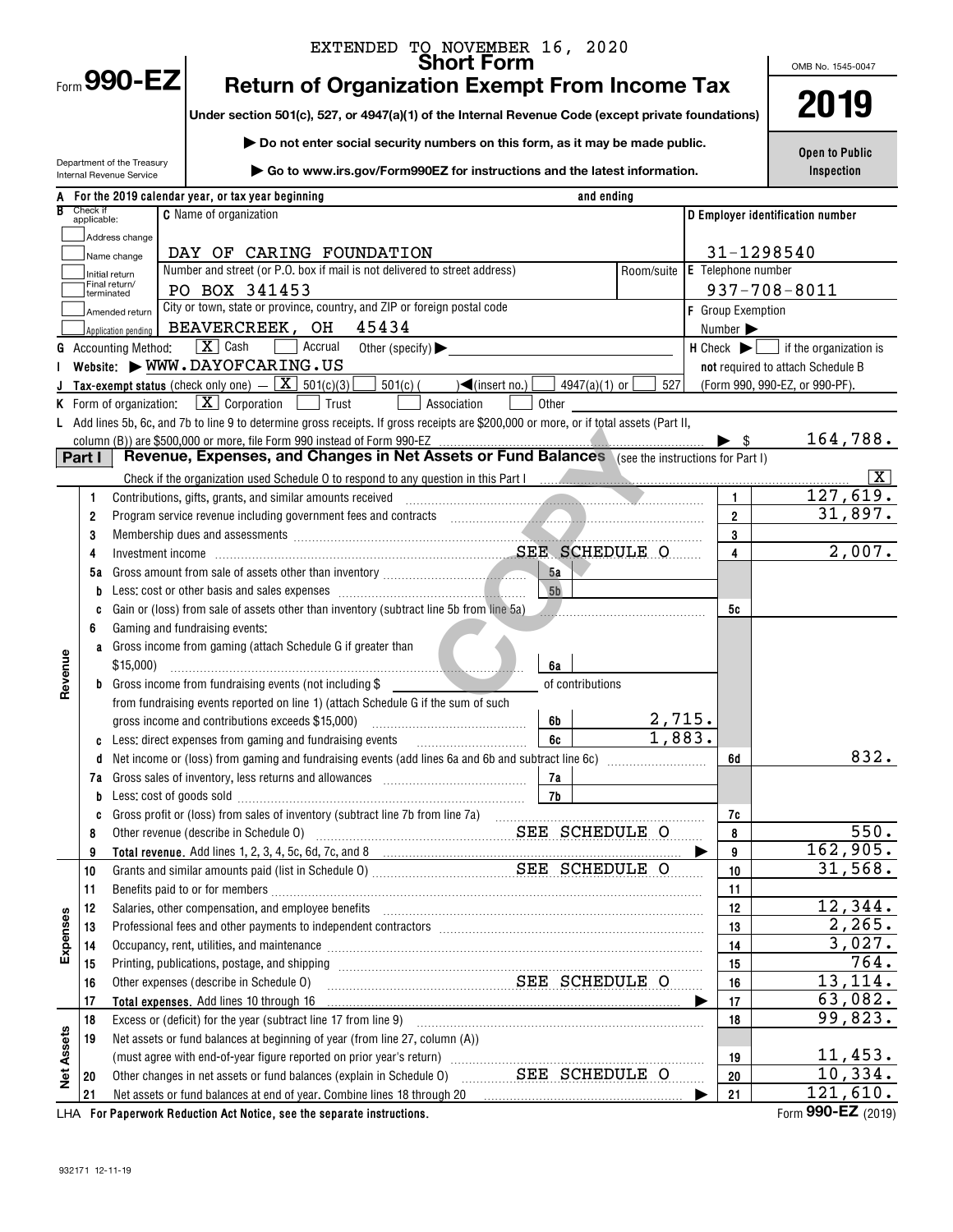|    | DAY OF CARING FOUNDATION<br>Form 990-EZ (2019)                                                                                                                                                                                                                                                 |                     |                                            | 31-1298540                           | Page 2                                                |
|----|------------------------------------------------------------------------------------------------------------------------------------------------------------------------------------------------------------------------------------------------------------------------------------------------|---------------------|--------------------------------------------|--------------------------------------|-------------------------------------------------------|
|    | Part II<br><b>Balance Sheets</b> (see the instructions for Part II)                                                                                                                                                                                                                            |                     |                                            |                                      |                                                       |
|    | Check if the organization used Schedule O to respond to any question in this Part II                                                                                                                                                                                                           |                     |                                            |                                      | $\overline{\mathbf{X}}$                               |
|    |                                                                                                                                                                                                                                                                                                |                     | (A) Beginning of year                      |                                      | (B) End of year                                       |
| 22 |                                                                                                                                                                                                                                                                                                |                     | 11, 566.                                   | 22                                   | 120,892.                                              |
| 23 |                                                                                                                                                                                                                                                                                                |                     |                                            | 23                                   |                                                       |
| 24 | Land and buildings<br>Other assets (describe in Schedule 0)<br>CHEDULE O                                                                                                                                                                                                                       |                     | $\mathbf 0$ .                              | 24                                   | 718.                                                  |
| 25 | Total assets <b>communication Total</b> assets                                                                                                                                                                                                                                                 |                     | 11,566.                                    | 25                                   | 121,610.                                              |
| 26 | Total liabilities (describe in Schedule 0) SEE SCHEDULE O                                                                                                                                                                                                                                      |                     | $\overline{113}$ .                         | 26                                   | 0.                                                    |
|    | 27 Net assets or fund balances (line 27 of column (B) must agree with line 21) <b>Conserver Marson Part III</b>   453<br><b>Part III</b>   Statement of Program Service Accomplishments (see the instructions for Part III)                                                                    |                     | 11,453. 27                                 |                                      | 121,610.                                              |
|    |                                                                                                                                                                                                                                                                                                |                     |                                            |                                      | <b>Expenses</b>                                       |
|    | Check if the organization used Schedule O to respond to any question in this Part III                                                                                                                                                                                                          |                     |                                            | $\overline{\mathbf{X}}$              | (Required for section)<br>$601(c)(3)$ and $501(c)(4)$ |
|    | What is the organization's primary exempt purpose? SEE SCHEDULE O                                                                                                                                                                                                                              |                     |                                            |                                      | organizations; optional for                           |
|    | Describe the organization's program service accomplishments for each of its three largest program services, as measured by expenses. In a clear and concise<br>manner, describe the services provided, the number of persons benefited, and other relevant information for each program title. |                     |                                            | others.)                             |                                                       |
| 28 | SEE SCHEDULE O                                                                                                                                                                                                                                                                                 |                     |                                            |                                      |                                                       |
|    |                                                                                                                                                                                                                                                                                                |                     |                                            |                                      |                                                       |
|    |                                                                                                                                                                                                                                                                                                |                     |                                            |                                      |                                                       |
|    | (Grants \$                                                                                                                                                                                                                                                                                     |                     |                                            | 128a I                               | 43,154.                                               |
| 29 |                                                                                                                                                                                                                                                                                                |                     |                                            |                                      |                                                       |
|    |                                                                                                                                                                                                                                                                                                |                     |                                            |                                      |                                                       |
|    | (Grants \$                                                                                                                                                                                                                                                                                     |                     |                                            | 29al                                 |                                                       |
| 30 |                                                                                                                                                                                                                                                                                                |                     |                                            |                                      |                                                       |
|    |                                                                                                                                                                                                                                                                                                |                     |                                            |                                      |                                                       |
|    |                                                                                                                                                                                                                                                                                                |                     |                                            |                                      |                                                       |
|    | (Grants \$<br>) If this amount includes foreign grants, check here Musummundum                                                                                                                                                                                                                 |                     |                                            | 130a                                 |                                                       |
|    | 31 Other program services (describe in Schedule O)                                                                                                                                                                                                                                             |                     |                                            |                                      |                                                       |
|    | (Grants \$                                                                                                                                                                                                                                                                                     |                     |                                            | 31a                                  | 43,154.                                               |
|    | 32 Total program service expenses (add lines 28a through 31a)<br>Part IV List of Officers, Directors, Trustees, and Key Employees (Ilist each one even if not compensated - see the instructions for Part IV)                                                                                  |                     |                                            | 32                                   |                                                       |
|    | Check if the organization used Schedule O to respond to any question in this Part IV                                                                                                                                                                                                           |                     |                                            |                                      |                                                       |
|    |                                                                                                                                                                                                                                                                                                | (b) Average hours   |                                            | $(d)$ Health benefits,               |                                                       |
|    | (a) Name and title                                                                                                                                                                                                                                                                             | per week devoted to | (C) Reportable<br>compensation (Forms      | contributions to<br>employee benefit | (e) Estimated<br>amount of other                      |
|    |                                                                                                                                                                                                                                                                                                | position            | W-2/1099-MISC)<br>(if not paid, enter -0-) | plans, and deferred<br>compensation  | compensation                                          |
|    | <b>JANAKI VENKAYYA</b>                                                                                                                                                                                                                                                                         |                     |                                            |                                      |                                                       |
|    | PRESIDENT                                                                                                                                                                                                                                                                                      | 1.00                | 0.                                         | 0.                                   | 0.                                                    |
|    | HANS MARLETTE                                                                                                                                                                                                                                                                                  |                     |                                            |                                      |                                                       |
|    | EXECUTIVE DIRECTOR                                                                                                                                                                                                                                                                             | 25.00               | 6,000.                                     | 0.                                   | 0.                                                    |
|    | NICOLE MERKLE                                                                                                                                                                                                                                                                                  |                     |                                            |                                      |                                                       |
|    | <b>SECRETARY</b>                                                                                                                                                                                                                                                                               | 1.00                | 0.                                         | 0.                                   | $\mathbf 0$ .                                         |
|    | STEVE PAX                                                                                                                                                                                                                                                                                      |                     |                                            |                                      |                                                       |
|    | <b>BOARD MEMBER</b>                                                                                                                                                                                                                                                                            | 1.00                | $0$ .                                      | 0.                                   | $\mathbf 0$ .                                         |
|    | DAN SAXER                                                                                                                                                                                                                                                                                      |                     |                                            |                                      |                                                       |
|    | <b>BOARD MEMBER</b>                                                                                                                                                                                                                                                                            | 1.00                | О.                                         | $\boldsymbol{0}$ .                   | $\mathbf 0$ .                                         |
|    | <b>MIKE HALL</b>                                                                                                                                                                                                                                                                               |                     |                                            |                                      |                                                       |
|    | <b>BOARD MEMBER</b>                                                                                                                                                                                                                                                                            | 1.00                | О.                                         | $\mathbf 0$ .                        | $\mathbf 0$ .                                         |
|    | CAROL PREWITT                                                                                                                                                                                                                                                                                  |                     |                                            |                                      |                                                       |
|    | BOARD MEMBER                                                                                                                                                                                                                                                                                   | 1.00                | О.                                         | $\mathbf 0$ .                        | $\mathbf 0$ .                                         |
|    | KIMBERLY WOODBURY                                                                                                                                                                                                                                                                              |                     |                                            |                                      |                                                       |
|    | <b>BOARD MEMBER</b>                                                                                                                                                                                                                                                                            | 1.00                | $0$ .                                      | 0.                                   | $\mathbf 0$ .                                         |
|    | ROBERT RANZAU                                                                                                                                                                                                                                                                                  |                     |                                            |                                      |                                                       |
|    | <b>TREASURER</b>                                                                                                                                                                                                                                                                               | 1.00                | $0$ .                                      | 0.                                   | $\mathbf 0$ .                                         |
|    |                                                                                                                                                                                                                                                                                                |                     |                                            |                                      |                                                       |
|    |                                                                                                                                                                                                                                                                                                |                     |                                            |                                      |                                                       |
|    |                                                                                                                                                                                                                                                                                                |                     |                                            |                                      |                                                       |
|    |                                                                                                                                                                                                                                                                                                |                     |                                            |                                      |                                                       |
|    |                                                                                                                                                                                                                                                                                                |                     |                                            |                                      |                                                       |
|    |                                                                                                                                                                                                                                                                                                |                     |                                            |                                      |                                                       |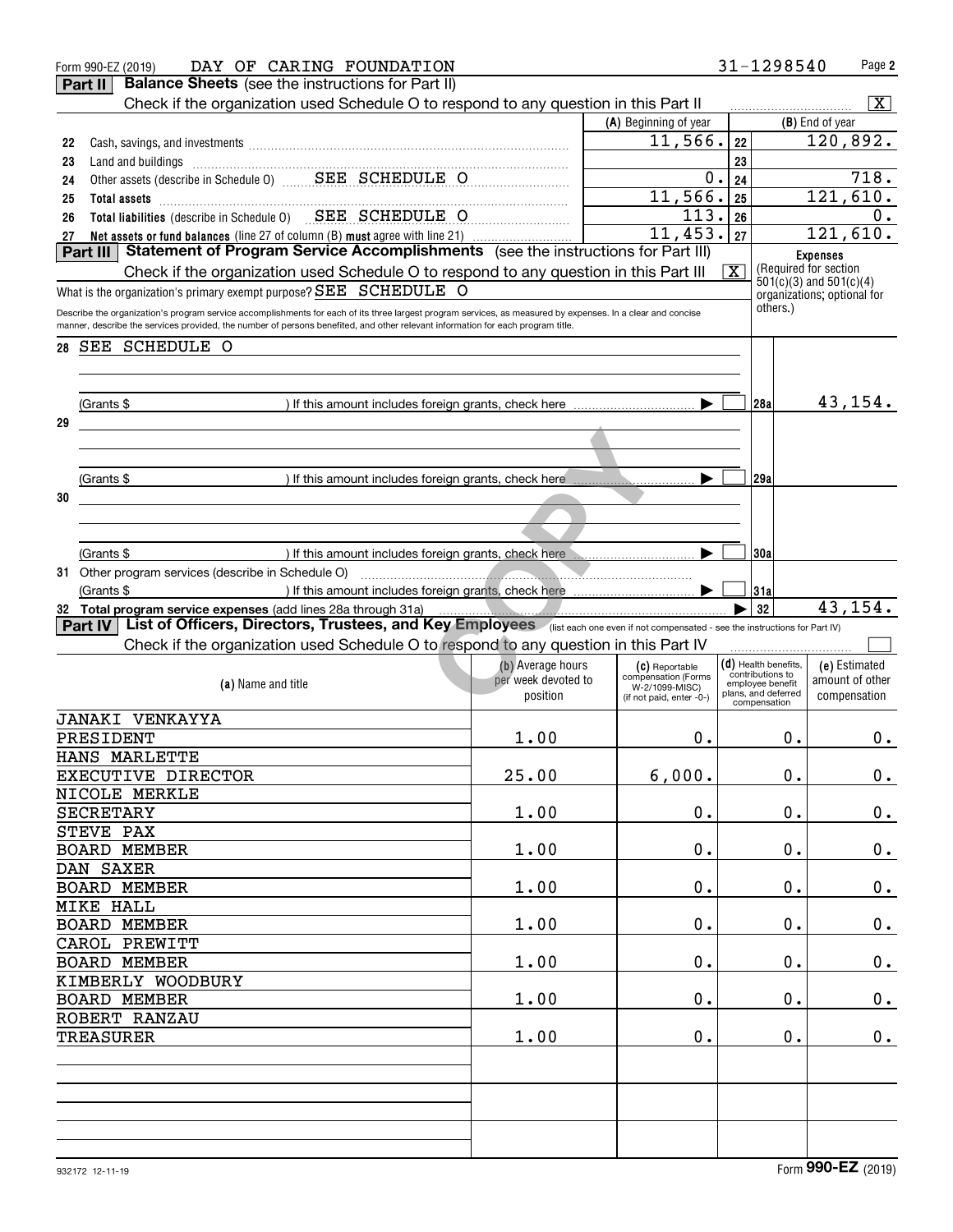|    | 31-1298540<br>DAY OF CARING FOUNDATION<br>Form 990-EZ (2019)                                                                                                                                                                                                                                                                                                                                                                                                   |                 |                  | Page 3                  |  |  |  |
|----|----------------------------------------------------------------------------------------------------------------------------------------------------------------------------------------------------------------------------------------------------------------------------------------------------------------------------------------------------------------------------------------------------------------------------------------------------------------|-----------------|------------------|-------------------------|--|--|--|
|    | Other Information (Note the Schedule A and personal benefit contract statement requirements in the<br><b>Part V</b>                                                                                                                                                                                                                                                                                                                                            |                 |                  |                         |  |  |  |
|    | instructions for Part V.) Check if the organization used Sch. O to respond to any question in this Part V                                                                                                                                                                                                                                                                                                                                                      |                 |                  | $\overline{\mathbf{X}}$ |  |  |  |
|    |                                                                                                                                                                                                                                                                                                                                                                                                                                                                |                 | Yes No           |                         |  |  |  |
| 33 | Did the organization engage in any significant activity not previously reported to the IRS? If "Yes," provide a detailed description of each                                                                                                                                                                                                                                                                                                                   |                 |                  |                         |  |  |  |
|    | activity in Schedule O                                                                                                                                                                                                                                                                                                                                                                                                                                         | 33              |                  | х                       |  |  |  |
| 34 | Were any significant changes made to the organizing or governing documents? If "Yes," attach a conformed copy of the amended                                                                                                                                                                                                                                                                                                                                   |                 |                  |                         |  |  |  |
|    | documents if they reflect a change to the organization's name. Otherwise, explain the change on Schedule O. See instructions                                                                                                                                                                                                                                                                                                                                   |                 |                  |                         |  |  |  |
|    | 35a Did the organization have unrelated business gross income of \$1,000 or more during the year from business activities (such as those reported                                                                                                                                                                                                                                                                                                              |                 |                  |                         |  |  |  |
|    | on lines 2, 6a, and 7a, among others)?                                                                                                                                                                                                                                                                                                                                                                                                                         | 35a             |                  | X                       |  |  |  |
|    |                                                                                                                                                                                                                                                                                                                                                                                                                                                                | 35 <sub>b</sub> | N/R              |                         |  |  |  |
|    | Was the organization a section $501(c)(4)$ , $501(c)(5)$ , or $501(c)(6)$ organization subject to section $6033(e)$ notice, reporting, and proxy tax                                                                                                                                                                                                                                                                                                           |                 |                  |                         |  |  |  |
|    |                                                                                                                                                                                                                                                                                                                                                                                                                                                                | 35c             |                  | х                       |  |  |  |
| 36 | Did the organization undergo a liquidation, dissolution, termination, or significant disposition of net assets during the year? If "Yes,"                                                                                                                                                                                                                                                                                                                      |                 |                  | х                       |  |  |  |
|    | $0$ .                                                                                                                                                                                                                                                                                                                                                                                                                                                          | 36              |                  |                         |  |  |  |
|    |                                                                                                                                                                                                                                                                                                                                                                                                                                                                |                 |                  | х                       |  |  |  |
|    | 38a Did the organization borrow from, or make any loans to, any officer, director, trustee, or key employee; or were any such loans made                                                                                                                                                                                                                                                                                                                       | 37 <sub>b</sub> |                  |                         |  |  |  |
|    |                                                                                                                                                                                                                                                                                                                                                                                                                                                                | 38a             |                  | х                       |  |  |  |
|    | N/A<br>38b                                                                                                                                                                                                                                                                                                                                                                                                                                                     |                 |                  |                         |  |  |  |
| 39 | Section 501(c)(7) organizations. Enter:                                                                                                                                                                                                                                                                                                                                                                                                                        |                 |                  |                         |  |  |  |
|    | N/A<br>39a<br>a Initiation fees and capital contributions included on line 9                                                                                                                                                                                                                                                                                                                                                                                   |                 |                  |                         |  |  |  |
| b  | N/A<br>39 <sub>b</sub><br>Gross receipts, included on line 9, for public use of club facilities [11] [11] Cross receipts, included on line 9, for public use of club facilities                                                                                                                                                                                                                                                                                |                 |                  |                         |  |  |  |
|    | 40a Section 501(c)(3) organizations. Enter amount of tax imposed on the organization during the year under:                                                                                                                                                                                                                                                                                                                                                    |                 |                  |                         |  |  |  |
|    | section 4911 $\triangleright$ 0. ; section 4912 $\triangleright$ 0. ; section 4955 $\triangleright$<br>$0$ .                                                                                                                                                                                                                                                                                                                                                   |                 |                  |                         |  |  |  |
|    | Section 501(c)(3), 501(c)(4), and 501(c)(29) organizations. Did the organization engage in any section 4958 excess benefit                                                                                                                                                                                                                                                                                                                                     |                 |                  |                         |  |  |  |
|    | transaction during the year, or did it engage in an excess benefit transaction in a prior year that has not been reported on any                                                                                                                                                                                                                                                                                                                               |                 |                  |                         |  |  |  |
|    | of its prior Forms 990 or 990-EZ? If "Yes," complete Schedule L, Part I Primeter Community Community Community                                                                                                                                                                                                                                                                                                                                                 | 40b             |                  | х                       |  |  |  |
|    | c Section 501(c)(3), 501(c)(4), and 501(c)(29) organizations. Enter amount of tax imposed on                                                                                                                                                                                                                                                                                                                                                                   |                 |                  |                         |  |  |  |
|    | 0.<br>organization managers or disqualified persons during the year under sections 4912, 4955, and 4958<br>$\begin{picture}(20,20) \put(0,0){\line(1,0){10}} \put(10,0){\line(1,0){10}} \put(10,0){\line(1,0){10}} \put(10,0){\line(1,0){10}} \put(10,0){\line(1,0){10}} \put(10,0){\line(1,0){10}} \put(10,0){\line(1,0){10}} \put(10,0){\line(1,0){10}} \put(10,0){\line(1,0){10}} \put(10,0){\line(1,0){10}} \put(10,0){\line(1,0){10}} \put(10,0){\line(1$ |                 |                  |                         |  |  |  |
|    | d Section 501(c)(3), 501(c)(4), and 501(c)(29) organizations. Enter amount of tax on line 40c reimbursed                                                                                                                                                                                                                                                                                                                                                       |                 |                  |                         |  |  |  |
|    | 0.<br>by the organization<br><u> De Barbara (Barbara)</u>                                                                                                                                                                                                                                                                                                                                                                                                      |                 |                  |                         |  |  |  |
|    | e All organizations. At any time during the tax year, was the organization a party to a prohibited tax shelter                                                                                                                                                                                                                                                                                                                                                 |                 |                  |                         |  |  |  |
|    | transaction? If "Yes," complete Form 8886-T                                                                                                                                                                                                                                                                                                                                                                                                                    | 40e             |                  | x                       |  |  |  |
| 41 | List the states with which a copy of this return is filed $\triangleright$ OH                                                                                                                                                                                                                                                                                                                                                                                  |                 |                  |                         |  |  |  |
|    | Telephone no. > 937-708-8011<br>42a The organization's books are in care of FIANS MARLETTE                                                                                                                                                                                                                                                                                                                                                                     |                 |                  |                         |  |  |  |
|    | $ZIP + 4$ $\triangleright$ 45434<br>Located at PO BOX 341453, BEAVERCREEK, OH                                                                                                                                                                                                                                                                                                                                                                                  |                 |                  |                         |  |  |  |
|    | <b>b</b> At any time during the calendar year, did the organization have an interest in or a signature or other authority                                                                                                                                                                                                                                                                                                                                      |                 |                  |                         |  |  |  |
|    | over a financial account in a foreign country (such as a bank account, securities account, or other financial                                                                                                                                                                                                                                                                                                                                                  |                 | Yes <sub>1</sub> | <b>No</b>               |  |  |  |
|    | account)?                                                                                                                                                                                                                                                                                                                                                                                                                                                      | 42 b            |                  | х                       |  |  |  |
|    | If "Yes," enter the name of the foreign country                                                                                                                                                                                                                                                                                                                                                                                                                |                 |                  |                         |  |  |  |
|    | See the instructions for exceptions and filing requirements for FinCEN Form 114, Report of Foreign Bank and Financial Accounts (FBAR).                                                                                                                                                                                                                                                                                                                         |                 |                  |                         |  |  |  |
|    |                                                                                                                                                                                                                                                                                                                                                                                                                                                                | 42c             |                  | х                       |  |  |  |
|    | If "Yes," enter the name of the foreign country $\qquad \qquad \qquad$                                                                                                                                                                                                                                                                                                                                                                                         |                 |                  |                         |  |  |  |
| 43 |                                                                                                                                                                                                                                                                                                                                                                                                                                                                | N/A             |                  |                         |  |  |  |
|    |                                                                                                                                                                                                                                                                                                                                                                                                                                                                |                 |                  |                         |  |  |  |
|    |                                                                                                                                                                                                                                                                                                                                                                                                                                                                |                 | Yes No           |                         |  |  |  |
|    | 44a Did the organization maintain any donor advised funds during the year? If "Yes," Form 990 must be completed instead of                                                                                                                                                                                                                                                                                                                                     |                 |                  |                         |  |  |  |
|    | Form 990-EZ                                                                                                                                                                                                                                                                                                                                                                                                                                                    | 44a             |                  | х                       |  |  |  |
|    | <b>b</b> Did the organization operate one or more hospital facilities during the year? If "Yes," Form 990 must be completed instead                                                                                                                                                                                                                                                                                                                            |                 |                  |                         |  |  |  |
|    |                                                                                                                                                                                                                                                                                                                                                                                                                                                                | 44b             |                  | х                       |  |  |  |
|    | c Did the organization receive any payments for indoor tanning services during the year? [11] [12] content content to receive any payments for indoor tanning services during the year? [12] [12] [12] $\alpha$                                                                                                                                                                                                                                                | 44c             |                  | Χ                       |  |  |  |
|    | d If "Yes" to line 44c, has the organization filed a Form 720 to report these payments? If "No," provide an explanation                                                                                                                                                                                                                                                                                                                                        |                 |                  |                         |  |  |  |
|    |                                                                                                                                                                                                                                                                                                                                                                                                                                                                | 44d             |                  |                         |  |  |  |
|    |                                                                                                                                                                                                                                                                                                                                                                                                                                                                | 45a             |                  | X                       |  |  |  |
|    | <b>b</b> Did the organization receive any payment from or engage in any transaction with a controlled entity within the meaning of section                                                                                                                                                                                                                                                                                                                     |                 |                  |                         |  |  |  |
|    |                                                                                                                                                                                                                                                                                                                                                                                                                                                                | 45b             |                  |                         |  |  |  |
|    |                                                                                                                                                                                                                                                                                                                                                                                                                                                                |                 |                  |                         |  |  |  |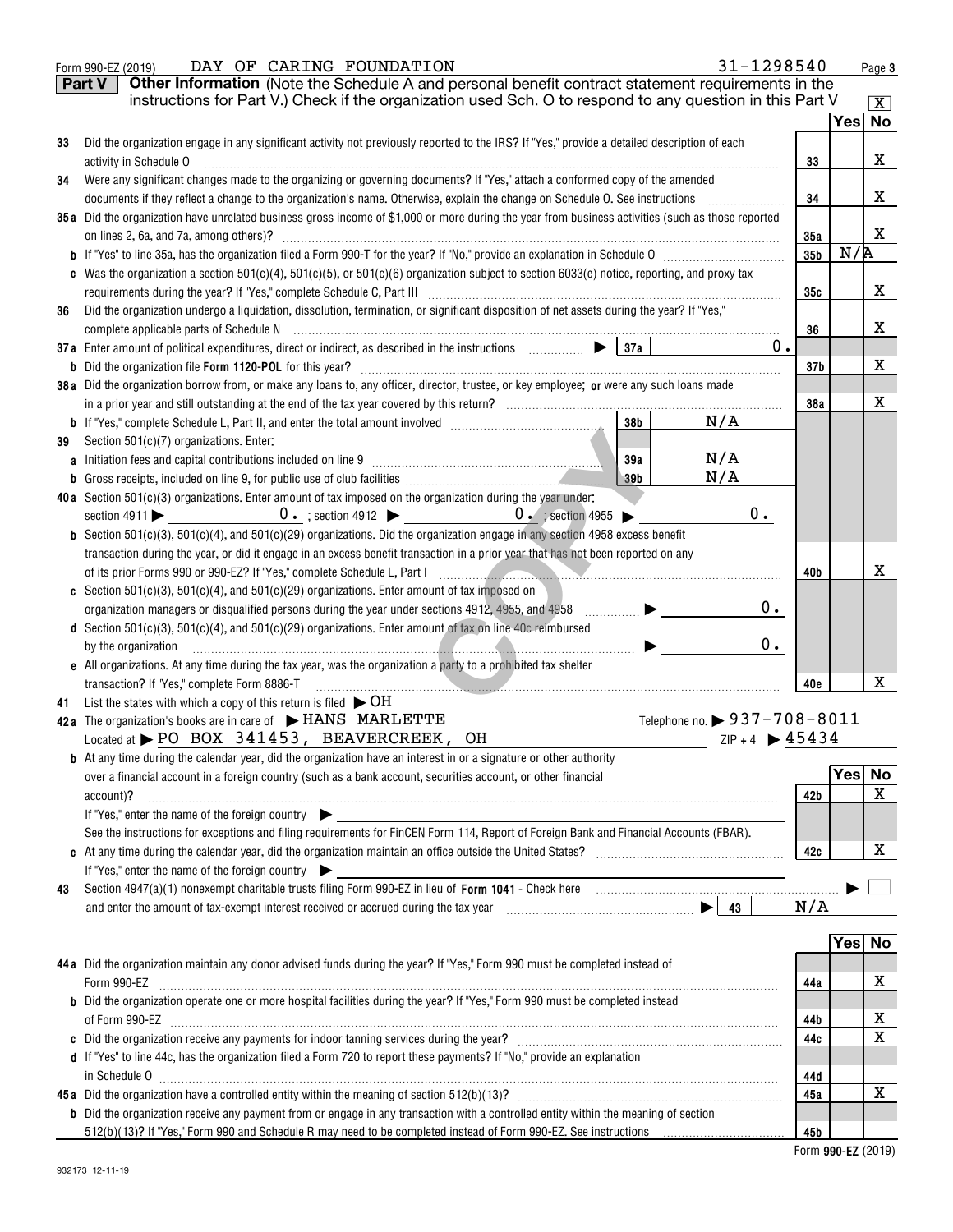| Did the organization engage, directly or indirectly, in political campaign activities on behalf of or in opposition to candidates for public office?<br>46 |  |                                                                                                                                                                                                                                  |                      |                     |          |                                       |                                      |                                              |                  |             |
|------------------------------------------------------------------------------------------------------------------------------------------------------------|--|----------------------------------------------------------------------------------------------------------------------------------------------------------------------------------------------------------------------------------|----------------------|---------------------|----------|---------------------------------------|--------------------------------------|----------------------------------------------|------------------|-------------|
|                                                                                                                                                            |  | If "Yes," complete Schedule C, Part I                                                                                                                                                                                            |                      |                     |          |                                       |                                      | 46                                           |                  | X           |
| Part VI                                                                                                                                                    |  | Section 501(c)(3) Organizations Only                                                                                                                                                                                             |                      |                     |          |                                       |                                      |                                              |                  |             |
|                                                                                                                                                            |  | All section 501(c)(3) organizations must answer questions 47-49b and 52, and complete the tables for lines 50 and 51.                                                                                                            |                      |                     |          |                                       |                                      |                                              |                  |             |
|                                                                                                                                                            |  |                                                                                                                                                                                                                                  |                      |                     |          |                                       |                                      |                                              | <b>Yes</b>       | No          |
|                                                                                                                                                            |  |                                                                                                                                                                                                                                  |                      |                     |          |                                       |                                      |                                              |                  | $\mathbf X$ |
| 47                                                                                                                                                         |  | Did the organization engage in lobbying activities or have a section 501(h) election in effect during the tax year? If "Yes," complete Sch. C, Part II                                                                           |                      |                     |          |                                       |                                      | 47                                           |                  | $\mathbf X$ |
| 48                                                                                                                                                         |  |                                                                                                                                                                                                                                  |                      |                     |          |                                       |                                      | 48                                           |                  | $\mathbf X$ |
|                                                                                                                                                            |  | 49a Did the organization make any transfers to an exempt non-charitable related organization?<br>2010 marries manufaction?  2010 matter and area matters and the communication matter and the community and the community of the |                      |                     |          |                                       |                                      | 49a<br>49b                                   |                  |             |
| 50                                                                                                                                                         |  | Complete this table for the organization's five highest compensated employees (other than officers, directors, trustees, and key employees) who each received more                                                               |                      |                     |          |                                       |                                      |                                              |                  |             |
|                                                                                                                                                            |  | than \$100,000 of compensation from the organization. If there is none, enter "None."                                                                                                                                            |                      |                     |          |                                       |                                      |                                              |                  |             |
|                                                                                                                                                            |  | (a) Name and title of each employee                                                                                                                                                                                              |                      | (b) Average hours   |          | (C) Reportable                        | $(d)$ Health benefits,               |                                              | (e) Estimated    |             |
|                                                                                                                                                            |  |                                                                                                                                                                                                                                  |                      | per week devoted to |          | compensation (Forms<br>W-2/1099-MISC) | contributions to<br>employee benefit | amount of other                              |                  |             |
|                                                                                                                                                            |  | <b>NONE</b>                                                                                                                                                                                                                      |                      | position            |          |                                       | plans, and deferred<br>compensation  |                                              | compensation     |             |
|                                                                                                                                                            |  |                                                                                                                                                                                                                                  |                      |                     |          |                                       |                                      |                                              |                  |             |
|                                                                                                                                                            |  |                                                                                                                                                                                                                                  |                      |                     |          |                                       |                                      |                                              |                  |             |
|                                                                                                                                                            |  |                                                                                                                                                                                                                                  |                      |                     |          |                                       |                                      |                                              |                  |             |
|                                                                                                                                                            |  |                                                                                                                                                                                                                                  |                      |                     |          |                                       |                                      |                                              |                  |             |
|                                                                                                                                                            |  |                                                                                                                                                                                                                                  |                      |                     |          |                                       |                                      |                                              |                  |             |
|                                                                                                                                                            |  |                                                                                                                                                                                                                                  |                      |                     |          |                                       |                                      |                                              |                  |             |
|                                                                                                                                                            |  |                                                                                                                                                                                                                                  |                      |                     |          |                                       |                                      |                                              |                  |             |
|                                                                                                                                                            |  |                                                                                                                                                                                                                                  |                      |                     |          |                                       |                                      |                                              |                  |             |
|                                                                                                                                                            |  |                                                                                                                                                                                                                                  |                      |                     |          |                                       |                                      |                                              |                  |             |
|                                                                                                                                                            |  | Total number of other employees paid over \$100,000                                                                                                                                                                              |                      |                     |          |                                       |                                      |                                              |                  |             |
|                                                                                                                                                            |  | (a) Name and business address of each independent contractor                                                                                                                                                                     |                      |                     |          | (b) Type of service                   |                                      |                                              | (c) Compensation |             |
|                                                                                                                                                            |  |                                                                                                                                                                                                                                  |                      |                     |          |                                       |                                      |                                              |                  |             |
|                                                                                                                                                            |  |                                                                                                                                                                                                                                  |                      |                     |          |                                       |                                      |                                              |                  |             |
|                                                                                                                                                            |  | d Total number of other independent contractors each receiving over \$100,000                                                                                                                                                    |                      |                     |          |                                       |                                      |                                              |                  |             |
| 52                                                                                                                                                         |  | Did the organization complete Schedule A? Note: All section 501(c)(3) organizations must attach a                                                                                                                                |                      |                     |          |                                       |                                      |                                              |                  |             |
|                                                                                                                                                            |  | completed Schedule A                                                                                                                                                                                                             |                      |                     |          |                                       |                                      | $\blacktriangleright$ $\boxed{\text{X}}$ Yes |                  | No          |
|                                                                                                                                                            |  | Under penalties of perjury, I declare that I have examined this return, including accompanying schedules and statements, and to the best of my knowledge and belief, it is                                                       |                      |                     |          |                                       |                                      |                                              |                  |             |
|                                                                                                                                                            |  | true, correct, and complete. Declaration of preparer (other than officer) is based on all information of which preparer has any knowledge.                                                                                       |                      |                     |          |                                       |                                      |                                              |                  |             |
|                                                                                                                                                            |  |                                                                                                                                                                                                                                  |                      |                     |          |                                       |                                      |                                              |                  |             |
| Sign                                                                                                                                                       |  | Signature of officer                                                                                                                                                                                                             |                      |                     |          |                                       | Date                                 |                                              |                  |             |
| <b>Here</b>                                                                                                                                                |  | JANAKI VENKAYYA, BOARD PRESIDENT<br>Type or print name and title                                                                                                                                                                 |                      |                     |          |                                       |                                      |                                              |                  |             |
|                                                                                                                                                            |  | Print/Type preparer's name                                                                                                                                                                                                       | Preparer's signature |                     | Date     | Check                                 | if<br>PTIN                           |                                              |                  |             |
| Paid                                                                                                                                                       |  |                                                                                                                                                                                                                                  |                      |                     |          | self-employed                         |                                      |                                              |                  |             |
| <b>Preparer</b>                                                                                                                                            |  | <b>ANTHONY A COLUSSI</b>                                                                                                                                                                                                         | ANTHONY A COLUSSI    |                     | 08/17/20 |                                       | P00433041                            |                                              |                  |             |
| <b>Use Only</b>                                                                                                                                            |  | Firm's name GOLDSHOT,                                                                                                                                                                                                            | LAMB & HOBBS,        | INC.                |          |                                       | Firm's EIN > 31-0971691              |                                              |                  |             |
|                                                                                                                                                            |  | Firm's address > 3066 KETTERING BLVD                                                                                                                                                                                             |                      |                     |          | Phone no.                             | 937)297-3400                         |                                              |                  |             |
|                                                                                                                                                            |  | DAYTON, OH 45439-                                                                                                                                                                                                                |                      |                     |          |                                       |                                      |                                              |                  |             |
|                                                                                                                                                            |  | May the IRS discuss this return with the preparer shown above? See instructions                                                                                                                                                  |                      |                     |          |                                       |                                      | $\boxed{\text{X}}$ Yes                       |                  | <b>No</b>   |

| Form 990-EZ (2019) |  |
|--------------------|--|

## Form 990-EZ(2019) **DAY OF CARING FOUNDATION** 31-1298540 Page

|  | 31-1298540 |  |  |  |
|--|------------|--|--|--|
|  |            |  |  |  |

| Yes∣ No |  |
|---------|--|

| e organization engage, directly or indirectly, in political campaign activities on behalf of or in opposition to |  |  |  |
|------------------------------------------------------------------------------------------------------------------|--|--|--|

**4**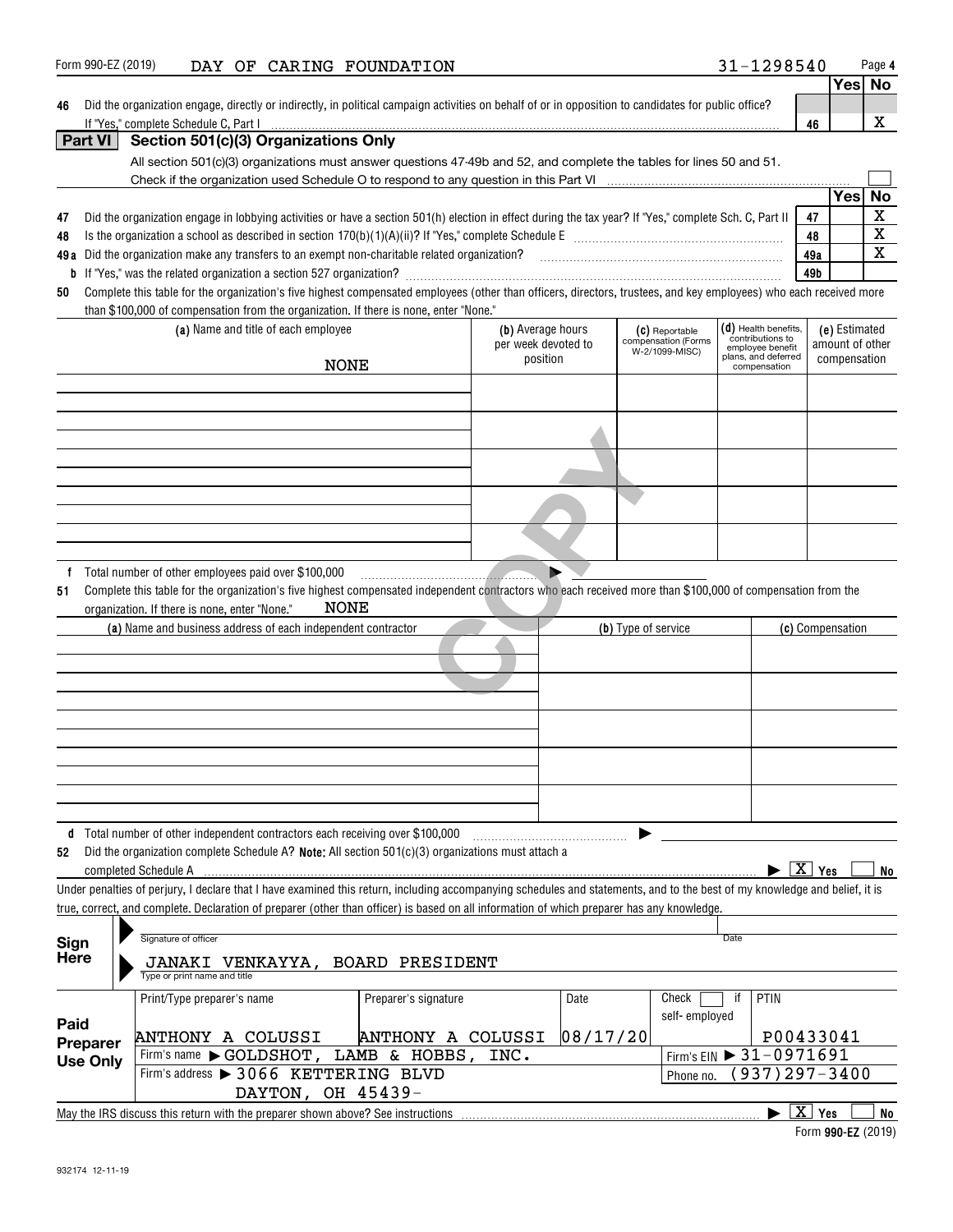| <b>SCHEDULE A</b> |
|-------------------|
|-------------------|

**(Form 990 or 990-EZ)**

## **Public Charity Status and Public Support**

**Complete if the organization is a section 501(c)(3) organization or a section 4947(a)(1) nonexempt charitable trust.**

| OMB No. 1545-0047     |
|-----------------------|
| 2019                  |
| <b>Open to Public</b> |

| Department of the Treasury<br>Internal Revenue Service                                                    |                          |                                             |  | Attach to Form 990 or Form 990-EZ.<br>$\blacktriangleright$ Go to www.irs.gov/Form990 for instructions and the latest information. |                                                                                                                                               |                                 |    |                                                      | <b>Open to Public</b><br><b>Inspection</b> |                                                    |
|-----------------------------------------------------------------------------------------------------------|--------------------------|---------------------------------------------|--|------------------------------------------------------------------------------------------------------------------------------------|-----------------------------------------------------------------------------------------------------------------------------------------------|---------------------------------|----|------------------------------------------------------|--------------------------------------------|----------------------------------------------------|
|                                                                                                           |                          | Name of the organization                    |  |                                                                                                                                    |                                                                                                                                               |                                 |    |                                                      |                                            | <b>Employer identification number</b>              |
|                                                                                                           | DAY OF CARING FOUNDATION |                                             |  |                                                                                                                                    |                                                                                                                                               |                                 |    | 31-1298540                                           |                                            |                                                    |
| Part I<br>Reason for Public Charity Status (All organizations must complete this part.) See instructions. |                          |                                             |  |                                                                                                                                    |                                                                                                                                               |                                 |    |                                                      |                                            |                                                    |
|                                                                                                           |                          |                                             |  |                                                                                                                                    | The organization is not a private foundation because it is: (For lines 1 through 12, check only one box.)                                     |                                 |    |                                                      |                                            |                                                    |
| 1                                                                                                         |                          |                                             |  |                                                                                                                                    | A church, convention of churches, or association of churches described in section 170(b)(1)(A)(i).                                            |                                 |    |                                                      |                                            |                                                    |
| 2                                                                                                         |                          |                                             |  |                                                                                                                                    | A school described in section 170(b)(1)(A)(ii). (Attach Schedule E (Form 990 or 990-EZ).)                                                     |                                 |    |                                                      |                                            |                                                    |
| 3                                                                                                         |                          |                                             |  |                                                                                                                                    | A hospital or a cooperative hospital service organization described in section $170(b)(1)(A)(iii)$ .                                          |                                 |    |                                                      |                                            |                                                    |
| 4                                                                                                         |                          |                                             |  |                                                                                                                                    | A medical research organization operated in conjunction with a hospital described in section 170(b)(1)(A)(iii). Enter the hospital's name,    |                                 |    |                                                      |                                            |                                                    |
|                                                                                                           |                          | city, and state:                            |  |                                                                                                                                    |                                                                                                                                               |                                 |    |                                                      |                                            |                                                    |
| 5                                                                                                         |                          |                                             |  |                                                                                                                                    | An organization operated for the benefit of a college or university owned or operated by a governmental unit described in                     |                                 |    |                                                      |                                            |                                                    |
|                                                                                                           |                          |                                             |  | section 170(b)(1)(A)(iv). (Complete Part II.)                                                                                      |                                                                                                                                               |                                 |    |                                                      |                                            |                                                    |
| 6                                                                                                         |                          |                                             |  |                                                                                                                                    | A federal, state, or local government or governmental unit described in section 170(b)(1)(A)(v).                                              |                                 |    |                                                      |                                            |                                                    |
|                                                                                                           | $7 \times$               |                                             |  |                                                                                                                                    | An organization that normally receives a substantial part of its support from a governmental unit or from the general public described in     |                                 |    |                                                      |                                            |                                                    |
|                                                                                                           |                          |                                             |  | section 170(b)(1)(A)(vi). (Complete Part II.)                                                                                      |                                                                                                                                               |                                 |    |                                                      |                                            |                                                    |
| 8                                                                                                         |                          |                                             |  |                                                                                                                                    | A community trust described in section 170(b)(1)(A)(vi). (Complete Part II.)                                                                  |                                 |    |                                                      |                                            |                                                    |
| 9                                                                                                         |                          |                                             |  |                                                                                                                                    | An agricultural research organization described in section 170(b)(1)(A)(ix) operated in conjunction with a land-grant college                 |                                 |    |                                                      |                                            |                                                    |
|                                                                                                           |                          |                                             |  |                                                                                                                                    | or university or a non-land-grant college of agriculture (see instructions). Enter the name, city, and state of the college or                |                                 |    |                                                      |                                            |                                                    |
|                                                                                                           |                          | university:                                 |  |                                                                                                                                    |                                                                                                                                               |                                 |    |                                                      |                                            |                                                    |
| 10                                                                                                        |                          |                                             |  |                                                                                                                                    | An organization that normally receives: (1) more than 33 1/3% of its support from contributions, membership fees, and gross receipts from     |                                 |    |                                                      |                                            |                                                    |
|                                                                                                           |                          |                                             |  |                                                                                                                                    | activities related to its exempt functions - subject to certain exceptions, and (2) no more than 33 1/3% of its support from gross investment |                                 |    |                                                      |                                            |                                                    |
|                                                                                                           |                          |                                             |  |                                                                                                                                    | income and unrelated business taxable income (less section 511 tax) from businesses acquired by the organization after June 30, 1975.         |                                 |    |                                                      |                                            |                                                    |
|                                                                                                           |                          |                                             |  | See section 509(a)(2). (Complete Part III.)                                                                                        |                                                                                                                                               |                                 |    |                                                      |                                            |                                                    |
| 11                                                                                                        |                          |                                             |  |                                                                                                                                    | An organization organized and operated exclusively to test for public safety. See section 509(a)(4).                                          |                                 |    |                                                      |                                            |                                                    |
| 12                                                                                                        |                          |                                             |  |                                                                                                                                    | An organization organized and operated exclusively for the benefit of, to perform the functions of, or to carry out the purposes of one or    |                                 |    |                                                      |                                            |                                                    |
|                                                                                                           |                          |                                             |  |                                                                                                                                    | more publicly supported organizations described in section 509(a)(1) or section 509(a)(2). See section 509(a)(3). Check the box in            |                                 |    |                                                      |                                            |                                                    |
|                                                                                                           |                          |                                             |  |                                                                                                                                    | lines 12a through 12d that describes the type of supporting organization and complete lines 12e, 12f, and 12g.                                |                                 |    |                                                      |                                            |                                                    |
| а                                                                                                         |                          |                                             |  |                                                                                                                                    | Type I. A supporting organization operated, supervised, or controlled by its supported organization(s), typically by giving                   |                                 |    |                                                      |                                            |                                                    |
|                                                                                                           |                          |                                             |  |                                                                                                                                    | the supported organization(s) the power to regularly appoint or elect a majority of the directors or trustees of the supporting               |                                 |    |                                                      |                                            |                                                    |
|                                                                                                           |                          |                                             |  | organization. You must complete Part IV, Sections A and B.                                                                         |                                                                                                                                               |                                 |    |                                                      |                                            |                                                    |
| b                                                                                                         |                          |                                             |  |                                                                                                                                    | Type II. A supporting organization supervised or controlled in connection with its supported organization(s), by having                       |                                 |    |                                                      |                                            |                                                    |
|                                                                                                           |                          |                                             |  |                                                                                                                                    | control or management of the supporting organization vested in the same persons that control or manage the supported                          |                                 |    |                                                      |                                            |                                                    |
|                                                                                                           |                          |                                             |  | organization(s). You must complete Part IV, Sections A and C.                                                                      |                                                                                                                                               |                                 |    |                                                      |                                            |                                                    |
| с                                                                                                         |                          |                                             |  |                                                                                                                                    | Type III functionally integrated. A supporting organization operated in connection with, and functionally integrated with,                    |                                 |    |                                                      |                                            |                                                    |
|                                                                                                           |                          |                                             |  |                                                                                                                                    | its supported organization(s) (see instructions). You must complete Part IV, Sections A, D, and E.                                            |                                 |    |                                                      |                                            |                                                    |
| d                                                                                                         |                          |                                             |  |                                                                                                                                    | Type III non-functionally integrated. A supporting organization operated in connection with its supported organization(s)                     |                                 |    |                                                      |                                            |                                                    |
|                                                                                                           |                          |                                             |  |                                                                                                                                    | that is not functionally integrated. The organization generally must satisfy a distribution requirement and an attentiveness                  |                                 |    |                                                      |                                            |                                                    |
|                                                                                                           |                          |                                             |  |                                                                                                                                    | requirement (see instructions). You must complete Part IV, Sections A and D, and Part V.                                                      |                                 |    |                                                      |                                            |                                                    |
| е                                                                                                         |                          |                                             |  |                                                                                                                                    | Check this box if the organization received a written determination from the IRS that it is a Type I, Type II, Type III                       |                                 |    |                                                      |                                            |                                                    |
|                                                                                                           |                          |                                             |  |                                                                                                                                    | functionally integrated, or Type III non-functionally integrated supporting organization.                                                     |                                 |    |                                                      |                                            |                                                    |
| f                                                                                                         |                          | Enter the number of supported organizations |  |                                                                                                                                    |                                                                                                                                               |                                 |    |                                                      |                                            |                                                    |
|                                                                                                           |                          |                                             |  | Provide the following information about the supported organization(s).                                                             |                                                                                                                                               | (iv) Is the organization listed |    |                                                      |                                            |                                                    |
|                                                                                                           |                          | (i) Name of supported<br>organization       |  | (ii) $EIN$                                                                                                                         | (iii) Type of organization<br>(described on lines 1-10                                                                                        | in your governing document?     |    | (v) Amount of monetary<br>support (see instructions) |                                            | (vi) Amount of other<br>support (see instructions) |
|                                                                                                           |                          |                                             |  |                                                                                                                                    | above (see instructions))                                                                                                                     | Yes                             | No |                                                      |                                            |                                                    |
|                                                                                                           |                          |                                             |  |                                                                                                                                    |                                                                                                                                               |                                 |    |                                                      |                                            |                                                    |
|                                                                                                           |                          |                                             |  |                                                                                                                                    |                                                                                                                                               |                                 |    |                                                      |                                            |                                                    |
|                                                                                                           |                          |                                             |  |                                                                                                                                    |                                                                                                                                               |                                 |    |                                                      |                                            |                                                    |
|                                                                                                           |                          |                                             |  |                                                                                                                                    |                                                                                                                                               |                                 |    |                                                      |                                            |                                                    |
|                                                                                                           |                          |                                             |  |                                                                                                                                    |                                                                                                                                               |                                 |    |                                                      |                                            |                                                    |
|                                                                                                           |                          |                                             |  |                                                                                                                                    |                                                                                                                                               |                                 |    |                                                      |                                            |                                                    |
|                                                                                                           |                          |                                             |  |                                                                                                                                    |                                                                                                                                               |                                 |    |                                                      |                                            |                                                    |
|                                                                                                           |                          |                                             |  |                                                                                                                                    |                                                                                                                                               |                                 |    |                                                      |                                            |                                                    |
|                                                                                                           |                          |                                             |  |                                                                                                                                    |                                                                                                                                               |                                 |    |                                                      |                                            |                                                    |
|                                                                                                           |                          |                                             |  |                                                                                                                                    |                                                                                                                                               |                                 |    |                                                      |                                            |                                                    |
| Total                                                                                                     |                          |                                             |  |                                                                                                                                    |                                                                                                                                               |                                 |    |                                                      |                                            |                                                    |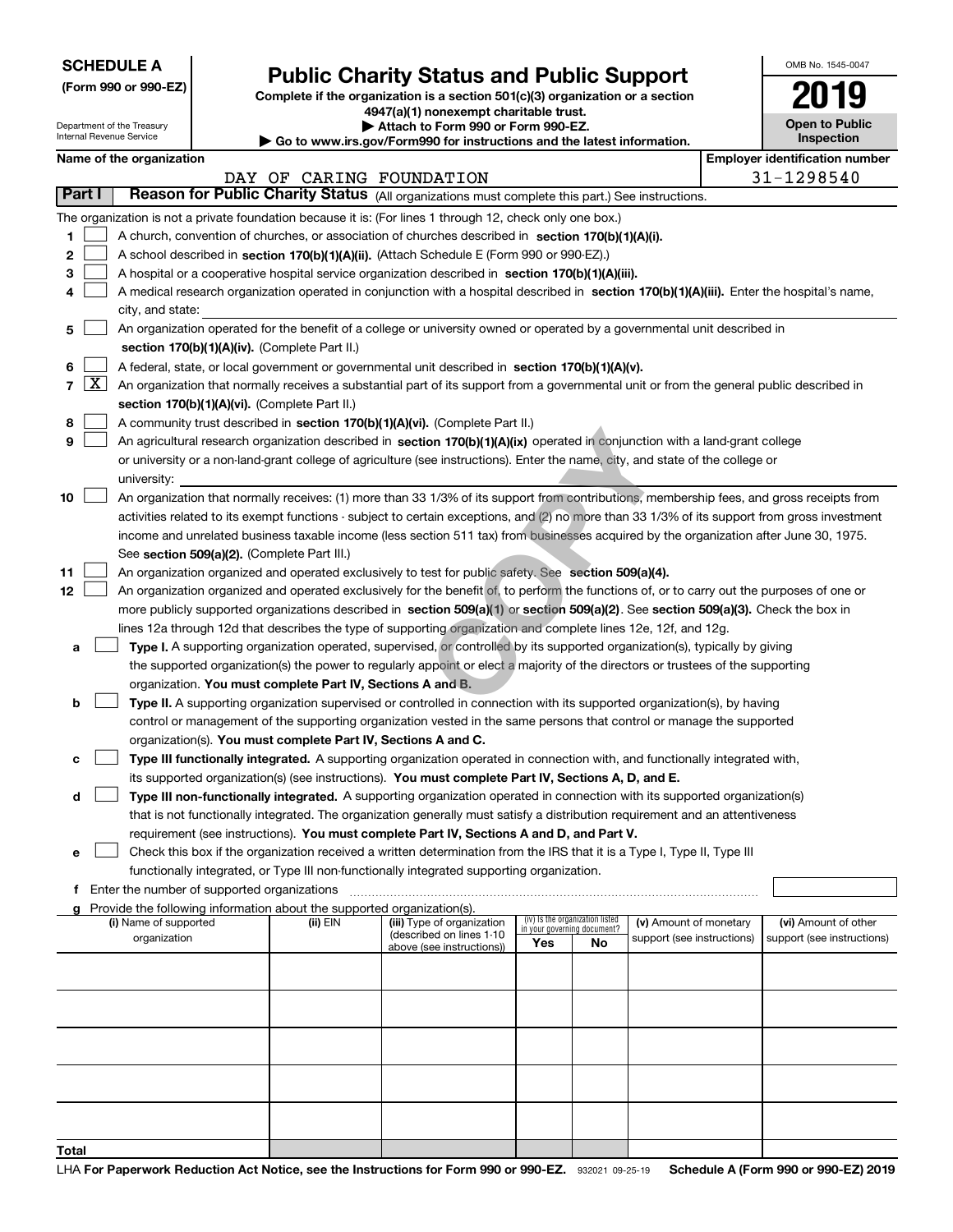**2**

(Complete only if you checked the box on line 5, 7, or 8 of Part I or if the organization failed to qualify under Part III. If the organization fails to qualify under the tests listed below, please complete Part III.) **Part II Support Schedule for Organizations Described in Sections 170(b)(1)(A)(iv) and 170(b)(1)(A)(vi)** 

|    | <b>Section A. Public Support</b>                                                                                                               |          |            |            |            |           |                                          |
|----|------------------------------------------------------------------------------------------------------------------------------------------------|----------|------------|------------|------------|-----------|------------------------------------------|
|    | Calendar year (or fiscal year beginning in)                                                                                                    | (a) 2015 | (b) 2016   | $(c)$ 2017 | $(d)$ 2018 | (e) 2019  | (f) Total                                |
|    | 1 Gifts, grants, contributions, and                                                                                                            |          |            |            |            |           |                                          |
|    | membership fees received. (Do not                                                                                                              |          |            |            |            |           |                                          |
|    | include any "unusual grants.")                                                                                                                 | 30, 224. | 48,119.    | 37,711.    | 37,590.    | 130,334.  | 283,978.                                 |
|    | 2 Tax revenues levied for the organ-                                                                                                           |          |            |            |            |           |                                          |
|    | ization's benefit and either paid to                                                                                                           |          |            |            |            |           |                                          |
|    | or expended on its behalf                                                                                                                      |          |            |            |            |           |                                          |
|    | 3 The value of services or facilities                                                                                                          |          |            |            |            |           |                                          |
|    | furnished by a governmental unit to                                                                                                            |          |            |            |            |           |                                          |
|    | the organization without charge                                                                                                                |          |            |            |            |           |                                          |
|    | 4 Total. Add lines 1 through 3                                                                                                                 | 30, 224. | 48, 119.   | 37,711.    | 37,590.    | 130, 334. | 283,978.                                 |
| 5. | The portion of total contributions                                                                                                             |          |            |            |            |           |                                          |
|    | by each person (other than a                                                                                                                   |          |            |            |            |           |                                          |
|    | governmental unit or publicly                                                                                                                  |          |            |            |            |           |                                          |
|    | supported organization) included                                                                                                               |          |            |            |            |           |                                          |
|    | on line 1 that exceeds 2% of the                                                                                                               |          |            |            |            |           |                                          |
|    | amount shown on line 11,                                                                                                                       |          |            |            |            |           |                                          |
|    | column (f)                                                                                                                                     |          |            |            |            |           |                                          |
|    | 6 Public support. Subtract line 5 from line 4.                                                                                                 |          |            |            |            |           | 283,978.                                 |
|    | <b>Section B. Total Support</b>                                                                                                                |          |            |            |            |           |                                          |
|    | Calendar year (or fiscal year beginning in)                                                                                                    | (a) 2015 | $(b)$ 2016 | (c) 2017   | $(d)$ 2018 | (e) 2019  | (f) Total                                |
|    | <b>7</b> Amounts from line 4                                                                                                                   | 30, 224. | 48, 119.   | 37,711.    | 37,590.    | 130, 334. | $\overline{283,978.}$                    |
|    | 8 Gross income from interest,                                                                                                                  |          |            |            |            |           |                                          |
|    | dividends, payments received on                                                                                                                |          |            |            |            |           |                                          |
|    | securities loans, rents, royalties,                                                                                                            |          |            |            |            |           |                                          |
|    | and income from similar sources                                                                                                                |          |            |            |            | 2,007.    | 2,007.                                   |
| 9  | Net income from unrelated business                                                                                                             |          |            |            |            |           |                                          |
|    | activities, whether or not the                                                                                                                 |          |            |            |            |           |                                          |
|    | business is regularly carried on                                                                                                               |          |            |            |            |           |                                          |
|    | 10 Other income. Do not include gain                                                                                                           |          |            |            |            |           |                                          |
|    | or loss from the sale of capital                                                                                                               |          |            |            |            |           |                                          |
|    | assets (Explain in Part VI.)                                                                                                                   |          |            |            |            |           |                                          |
|    | 11 Total support. Add lines 7 through 10                                                                                                       |          |            |            |            |           | 285,985.                                 |
|    | <b>12</b> Gross receipts from related activities, etc. (see instructions)                                                                      |          |            |            |            | 12        | 183, 395.                                |
|    | 13 First five years. If the Form 990 is for the organization's first, second, third, fourth, or fifth tax year as a section 501(c)(3)          |          |            |            |            |           |                                          |
|    | organization, check this box and stop here                                                                                                     |          |            |            |            |           |                                          |
|    | <b>Section C. Computation of Public Support Percentage</b>                                                                                     |          |            |            |            |           |                                          |
|    | 14 Public support percentage for 2019 (line 6, column (f) divided by line 11, column (f) <i>manumumumum</i>                                    |          |            |            |            | 14        | 99.30<br>%                               |
|    |                                                                                                                                                |          |            |            |            | 15        | 100.00<br>%                              |
|    | 16a 33 1/3% support test - 2019. If the organization did not check the box on line 13, and line 14 is 33 1/3% or more, check this box and      |          |            |            |            |           |                                          |
|    | stop here. The organization qualifies as a publicly supported organization                                                                     |          |            |            |            |           | $\blacktriangleright$ $\boxed{\text{X}}$ |
|    | b 33 1/3% support test - 2018. If the organization did not check a box on line 13 or 16a, and line 15 is 33 1/3% or more, check this box       |          |            |            |            |           |                                          |
|    | and stop here. The organization qualifies as a publicly supported organization                                                                 |          |            |            |            |           |                                          |
|    | 17a 10% -facts-and-circumstances test - 2019. If the organization did not check a box on line 13, 16a, or 16b, and line 14 is 10% or more,     |          |            |            |            |           |                                          |
|    | and if the organization meets the "facts-and-circumstances" test, check this box and stop here. Explain in Part VI how the organization        |          |            |            |            |           |                                          |
|    | meets the "facts-and-circumstances" test. The organization qualifies as a publicly supported organization                                      |          |            |            |            |           |                                          |
|    | <b>b 10% -facts-and-circumstances test - 2018.</b> If the organization did not check a box on line 13, 16a, 16b, or 17a, and line 15 is 10% or |          |            |            |            |           |                                          |
|    | more, and if the organization meets the "facts-and-circumstances" test, check this box and stop here. Explain in Part VI how the               |          |            |            |            |           |                                          |
|    | organization meets the "facts-and-circumstances" test. The organization qualifies as a publicly supported organization                         |          |            |            |            |           |                                          |
|    | 18 Private foundation. If the organization did not check a box on line 13, 16a, 16b, 17a, or 17b, check this box and see instructions          |          |            |            |            |           |                                          |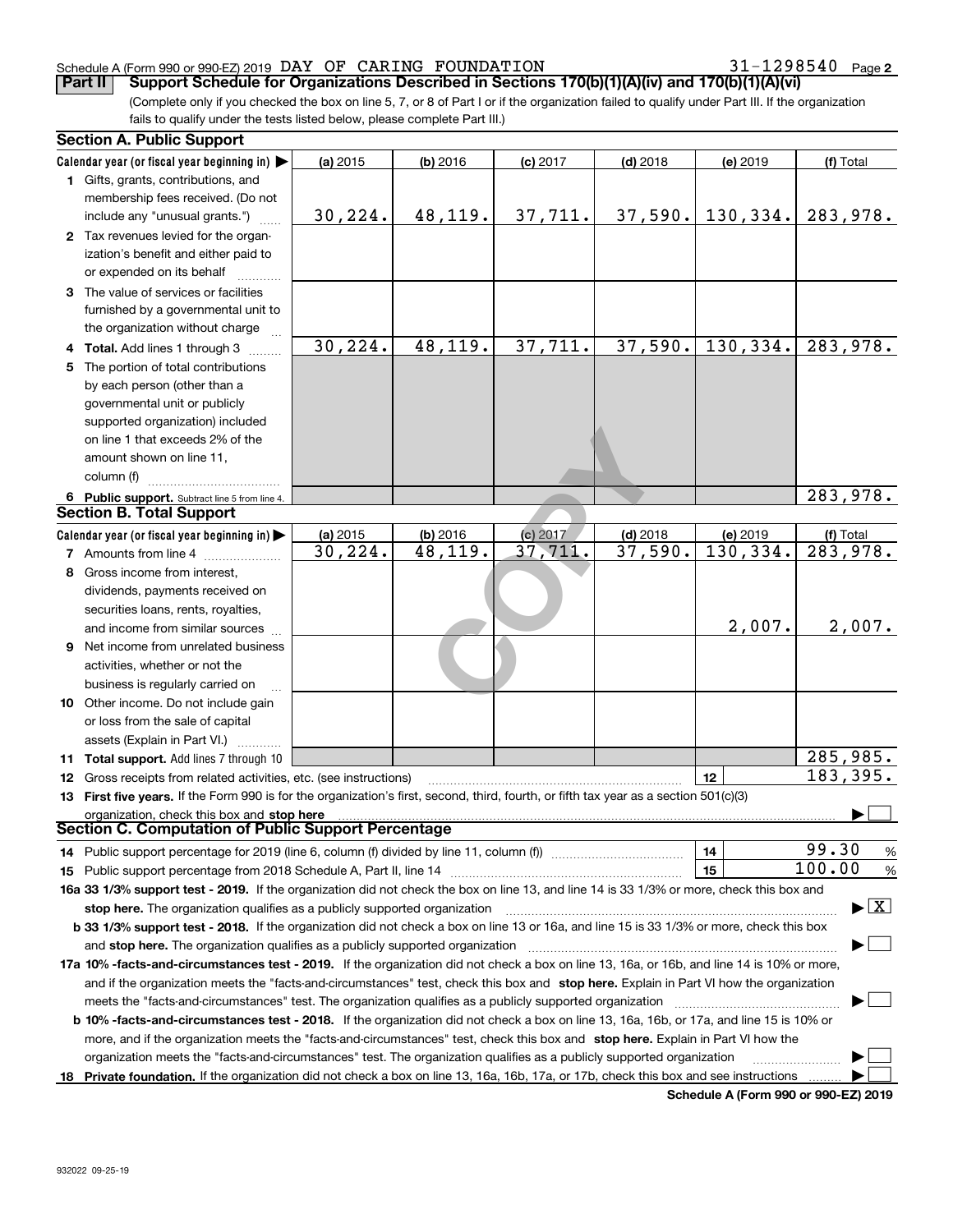(Complete only if you checked the box on line 10 of Part I or if the organization failed to qualify under Part II. If the organization fails to qualify under the tests listed below, please complete Part II.)

|    | <b>Section A. Public Support</b>                                                                                                                    |            |            |            |            |          |           |
|----|-----------------------------------------------------------------------------------------------------------------------------------------------------|------------|------------|------------|------------|----------|-----------|
|    | Calendar year (or fiscal year beginning in) $\blacktriangleright$                                                                                   | (a) 2015   | (b) 2016   | $(c)$ 2017 | $(d)$ 2018 | (e) 2019 | (f) Total |
|    | 1 Gifts, grants, contributions, and                                                                                                                 |            |            |            |            |          |           |
|    | membership fees received. (Do not                                                                                                                   |            |            |            |            |          |           |
|    | include any "unusual grants.")                                                                                                                      |            |            |            |            |          |           |
|    | <b>2</b> Gross receipts from admissions,                                                                                                            |            |            |            |            |          |           |
|    | merchandise sold or services per-<br>formed, or facilities furnished in<br>any activity that is related to the<br>organization's tax-exempt purpose |            |            |            |            |          |           |
|    | 3 Gross receipts from activities that                                                                                                               |            |            |            |            |          |           |
|    | are not an unrelated trade or bus-                                                                                                                  |            |            |            |            |          |           |
|    | iness under section 513                                                                                                                             |            |            |            |            |          |           |
| 4  | Tax revenues levied for the organ-                                                                                                                  |            |            |            |            |          |           |
|    | ization's benefit and either paid to                                                                                                                |            |            |            |            |          |           |
|    | or expended on its behalf<br>.                                                                                                                      |            |            |            |            |          |           |
|    | 5 The value of services or facilities                                                                                                               |            |            |            |            |          |           |
|    | furnished by a governmental unit to                                                                                                                 |            |            |            |            |          |           |
|    | the organization without charge                                                                                                                     |            |            |            |            |          |           |
|    | <b>6 Total.</b> Add lines 1 through 5                                                                                                               |            |            |            |            |          |           |
|    | 7a Amounts included on lines 1, 2, and                                                                                                              |            |            |            |            |          |           |
|    | 3 received from disqualified persons                                                                                                                |            |            |            |            |          |           |
|    | <b>b</b> Amounts included on lines 2 and 3 received<br>from other than disqualified persons that                                                    |            |            |            |            |          |           |
|    | exceed the greater of \$5,000 or 1% of the                                                                                                          |            |            |            |            |          |           |
|    | amount on line 13 for the year                                                                                                                      |            |            |            |            |          |           |
|    | c Add lines 7a and 7b                                                                                                                               |            |            |            |            |          |           |
|    | 8 Public support. (Subtract line 7c from line 6.)<br><b>Section B. Total Support</b>                                                                |            |            |            |            |          |           |
|    |                                                                                                                                                     |            |            |            |            |          |           |
|    | Calendar year (or fiscal year beginning in) $\blacktriangleright$                                                                                   | (a) $2015$ | $(b)$ 2016 | $(c)$ 2017 | $(d)$ 2018 | (e) 2019 | (f) Total |
|    | 9 Amounts from line 6                                                                                                                               |            |            |            |            |          |           |
|    | 10a Gross income from interest,<br>dividends, payments received on<br>securities loans, rents, royalties,<br>and income from similar sources        |            |            |            |            |          |           |
|    | <b>b</b> Unrelated business taxable income                                                                                                          |            |            |            |            |          |           |
|    | (less section 511 taxes) from businesses                                                                                                            |            |            |            |            |          |           |
|    | acquired after June 30, 1975<br>1.1.1.1.1.1.1.1.1.1                                                                                                 |            |            |            |            |          |           |
|    | c Add lines 10a and 10b                                                                                                                             |            |            |            |            |          |           |
|    | <b>11</b> Net income from unrelated business<br>activities not included in line 10b,<br>whether or not the business is<br>regularly carried on      |            |            |            |            |          |           |
|    | <b>12</b> Other income. Do not include gain<br>or loss from the sale of capital<br>assets (Explain in Part VI.)                                     |            |            |            |            |          |           |
|    | <b>13</b> Total support. (Add lines 9, 10c, 11, and 12.)                                                                                            |            |            |            |            |          |           |
|    | 14 First five years. If the Form 990 is for the organization's first, second, third, fourth, or fifth tax year as a section 501(c)(3) organization, |            |            |            |            |          |           |
|    |                                                                                                                                                     |            |            |            |            |          |           |
|    | <b>Section C. Computation of Public Support Percentage</b>                                                                                          |            |            |            |            |          |           |
|    | 15 Public support percentage for 2019 (line 8, column (f), divided by line 13, column (f))                                                          |            |            |            |            | 15       | %         |
| 16 | Public support percentage from 2018 Schedule A, Part III, line 15                                                                                   |            |            |            |            | 16       | %         |
|    | <b>Section D. Computation of Investment Income Percentage</b>                                                                                       |            |            |            |            |          |           |
|    | 17 Investment income percentage for 2019 (line 10c, column (f), divided by line 13, column (f))                                                     |            |            |            |            | 17       | %         |
|    | 18 Investment income percentage from 2018 Schedule A, Part III, line 17                                                                             |            |            |            |            | 18       | %         |
|    | 19a 33 1/3% support tests - 2019. If the organization did not check the box on line 14, and line 15 is more than 33 1/3%, and line 17 is not        |            |            |            |            |          |           |
|    | more than 33 1/3%, check this box and stop here. The organization qualifies as a publicly supported organization                                    |            |            |            |            |          | $\sim$ 1  |
|    | b 33 1/3% support tests - 2018. If the organization did not check a box on line 14 or line 19a, and line 16 is more than 33 1/3%, and               |            |            |            |            |          |           |
|    | line 18 is not more than 33 1/3%, check this box and stop here. The organization qualifies as a publicly supported organization                     |            |            |            |            |          |           |
|    |                                                                                                                                                     |            |            |            |            |          |           |
|    |                                                                                                                                                     |            |            |            |            |          |           |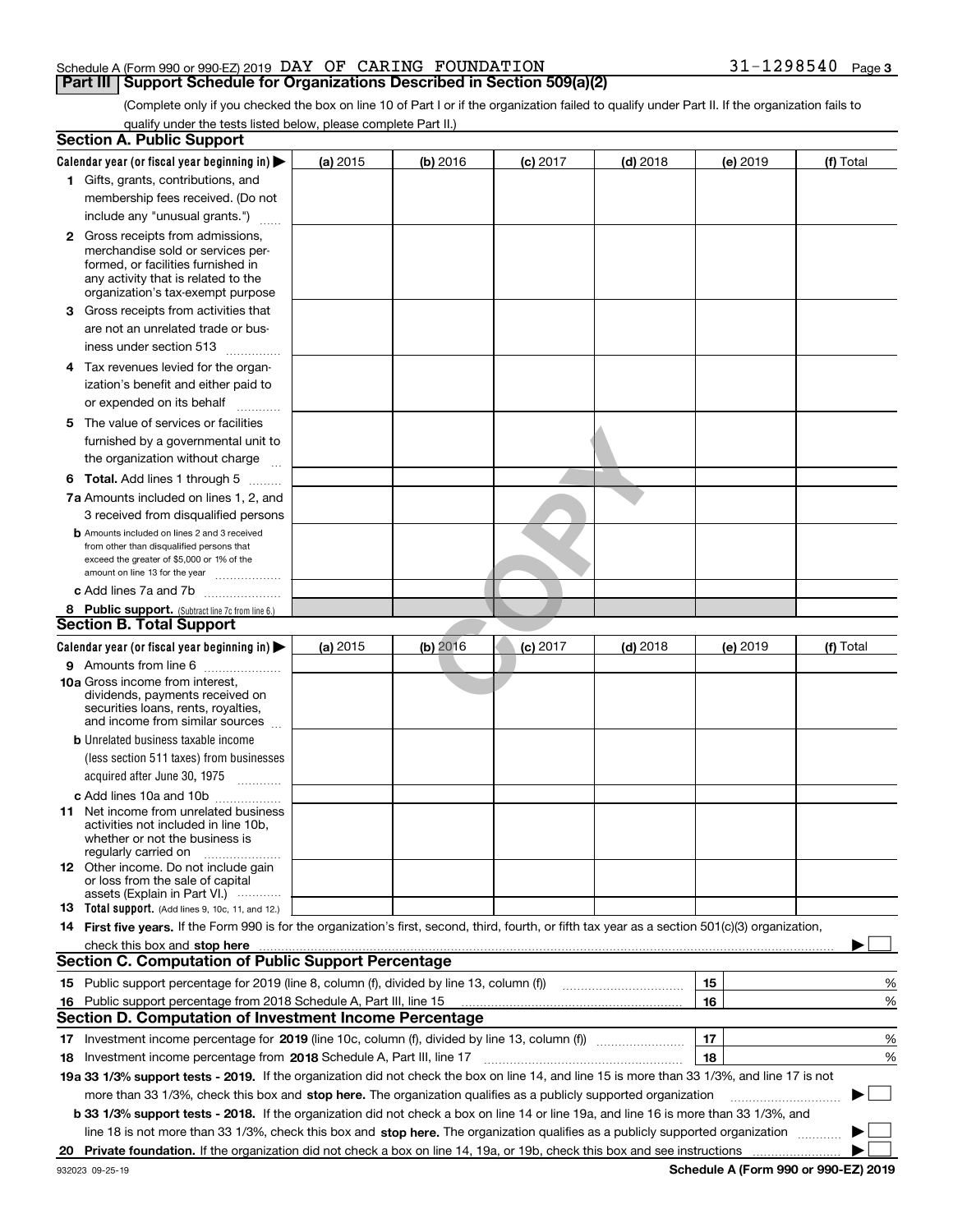## **Part IV Supporting Organizations**

(Complete only if you checked a box in line 12 on Part I. If you checked 12a of Part I, complete Sections A and B. If you checked 12b of Part I, complete Sections A and C. If you checked 12c of Part I, complete Sections A, D, and E. If you checked 12d of Part I, complete Sections A and D, and complete Part V.)

### **Section A. All Supporting Organizations**

- **1** Are all of the organization's supported organizations listed by name in the organization's governing documents? If "No," describe in **Part VI** how the supported organizations are designated. If designated by *class or purpose, describe the designation. If historic and continuing relationship, explain.*
- **2** Did the organization have any supported organization that does not have an IRS determination of status under section 509(a)(1) or (2)? If "Yes," explain in Part VI how the organization determined that the supported *organization was described in section 509(a)(1) or (2).*
- **3a** Did the organization have a supported organization described in section 501(c)(4), (5), or (6)? If "Yes," answer *(b) and (c) below.*
- **b** Did the organization confirm that each supported organization qualified under section 501(c)(4), (5), or (6) and satisfied the public support tests under section 509(a)(2)? If "Yes," describe in **Part VI** when and how the *organization made the determination.*
- **c**Did the organization ensure that all support to such organizations was used exclusively for section 170(c)(2)(B) purposes? If "Yes," explain in **Part VI** what controls the organization put in place to ensure such use.
- **4a***If* Was any supported organization not organized in the United States ("foreign supported organization")? *"Yes," and if you checked 12a or 12b in Part I, answer (b) and (c) below.*
- **b** Did the organization have ultimate control and discretion in deciding whether to make grants to the foreign supported organization? If "Yes," describe in **Part VI** how the organization had such control and discretion *despite being controlled or supervised by or in connection with its supported organizations.*
- **c** Did the organization support any foreign supported organization that does not have an IRS determination under sections 501(c)(3) and 509(a)(1) or (2)? If "Yes," explain in **Part VI** what controls the organization used *to ensure that all support to the foreign supported organization was used exclusively for section 170(c)(2)(B) purposes.*
- **5a***If "Yes,"* Did the organization add, substitute, or remove any supported organizations during the tax year? answer (b) and (c) below (if applicable). Also, provide detail in **Part VI,** including (i) the names and EIN *numbers of the supported organizations added, substituted, or removed; (ii) the reasons for each such action; (iii) the authority under the organization's organizing document authorizing such action; and (iv) how the action was accomplished (such as by amendment to the organizing document).* Inization put in place to ensure such use.<br>
States ("foreign supported organization")?<br>
If (c) below.<br>
deciding whether to make grants to the fore<br>
e organization had such control and discreti<br>
th its supported organizatio
- **b** Type I or Type II only. Was any added or substituted supported organization part of a class already designated in the organization's organizing document?
- **cSubstitutions only.**  Was the substitution the result of an event beyond the organization's control?
- **6** Did the organization provide support (whether in the form of grants or the provision of services or facilities) to **Part VI.** *If "Yes," provide detail in* support or benefit one or more of the filing organization's supported organizations? anyone other than (i) its supported organizations, (ii) individuals that are part of the charitable class benefited by one or more of its supported organizations, or (iii) other supporting organizations that also
- **7**Did the organization provide a grant, loan, compensation, or other similar payment to a substantial contributor *If "Yes," complete Part I of Schedule L (Form 990 or 990-EZ).* regard to a substantial contributor? (as defined in section 4958(c)(3)(C)), a family member of a substantial contributor, or a 35% controlled entity with
- **8** Did the organization make a loan to a disqualified person (as defined in section 4958) not described in line 7? *If "Yes," complete Part I of Schedule L (Form 990 or 990-EZ).*
- **9a** Was the organization controlled directly or indirectly at any time during the tax year by one or more in section 509(a)(1) or (2))? If "Yes," *provide detail in* <code>Part VI.</code> disqualified persons as defined in section 4946 (other than foundation managers and organizations described
- **b** Did one or more disqualified persons (as defined in line 9a) hold a controlling interest in any entity in which the supporting organization had an interest? If "Yes," provide detail in P**art VI**.
- **c**Did a disqualified person (as defined in line 9a) have an ownership interest in, or derive any personal benefit from, assets in which the supporting organization also had an interest? If "Yes," provide detail in P**art VI.**
- **10a** Was the organization subject to the excess business holdings rules of section 4943 because of section supporting organizations)? If "Yes," answer 10b below. 4943(f) (regarding certain Type II supporting organizations, and all Type III non-functionally integrated
- **b** Did the organization have any excess business holdings in the tax year? (Use Schedule C, Form 4720, to *determine whether the organization had excess business holdings.)*

**3a3b3c4a4b4c5a5b5c6789a 9b9c10a**

**10b**

**1**

**2**

**YesNo**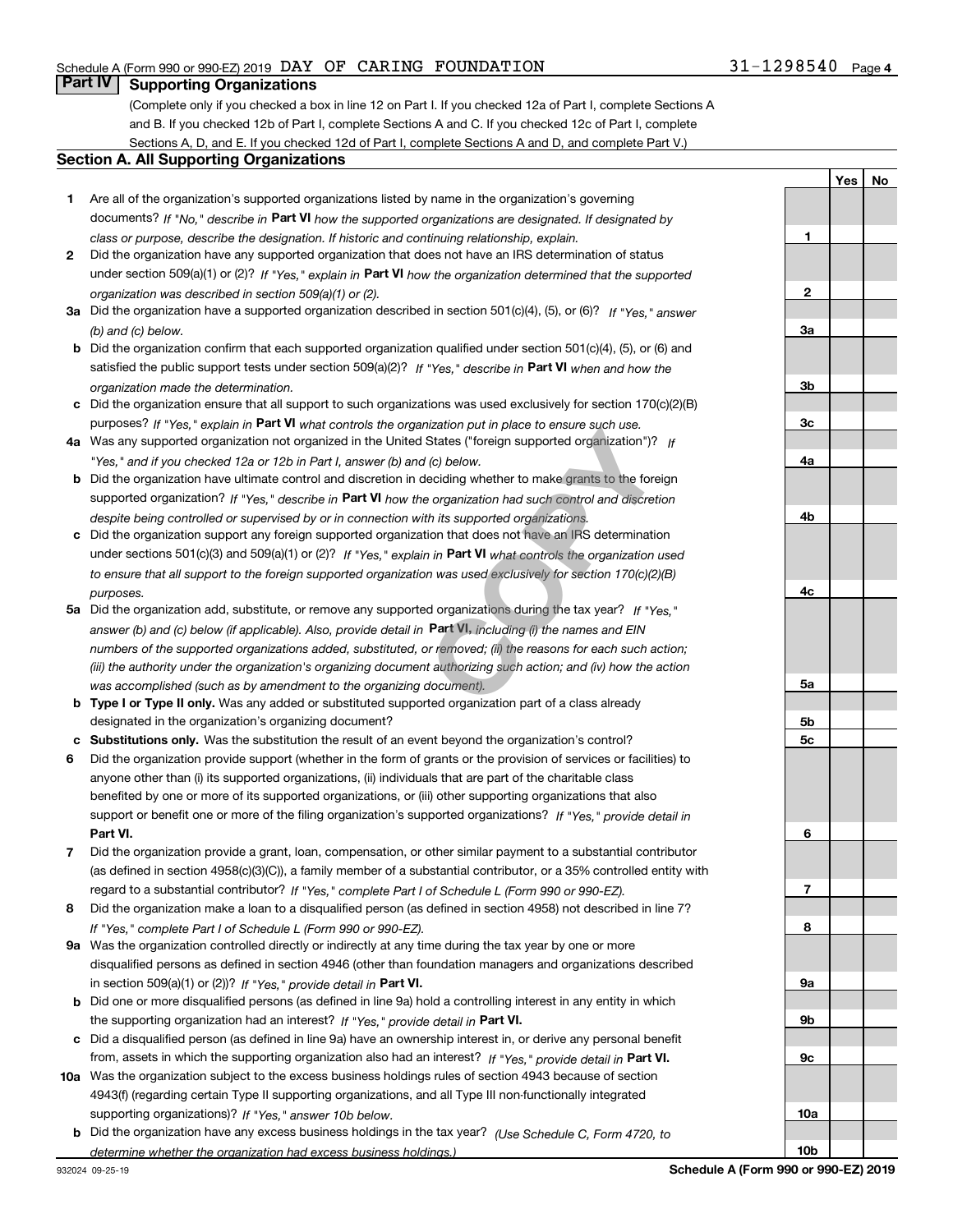## Schedule A (Form 990 or 990-EZ) 2019 Page DAY OF CARING FOUNDATION 31-1298540**Part IV | Supporting Organizations** *(continued)*

|    |                                                                                                                                          |              | Yes        | No |
|----|------------------------------------------------------------------------------------------------------------------------------------------|--------------|------------|----|
| 11 | Has the organization accepted a gift or contribution from any of the following persons?                                                  |              |            |    |
|    | a A person who directly or indirectly controls, either alone or together with persons described in (b) and (c)                           |              |            |    |
|    | below, the governing body of a supported organization?                                                                                   | 11a          |            |    |
|    | <b>b</b> A family member of a person described in (a) above?                                                                             | 11b          |            |    |
|    | c A 35% controlled entity of a person described in (a) or (b) above? If "Yes" to a, b, or c, provide detail in Part VI.                  | 11c          |            |    |
|    | <b>Section B. Type I Supporting Organizations</b>                                                                                        |              |            |    |
|    |                                                                                                                                          |              | Yes        | No |
| 1  | Did the directors, trustees, or membership of one or more supported organizations have the power to                                      |              |            |    |
|    | regularly appoint or elect at least a majority of the organization's directors or trustees at all times during the                       |              |            |    |
|    | tax year? If "No," describe in Part VI how the supported organization(s) effectively operated, supervised, or                            |              |            |    |
|    | controlled the organization's activities. If the organization had more than one supported organization,                                  |              |            |    |
|    | describe how the powers to appoint and/or remove directors or trustees were allocated among the supported                                |              |            |    |
|    | organizations and what conditions or restrictions, if any, applied to such powers during the tax year.                                   | 1            |            |    |
| 2  | Did the organization operate for the benefit of any supported organization other than the supported                                      |              |            |    |
|    | organization(s) that operated, supervised, or controlled the supporting organization? If "Yes," explain in                               |              |            |    |
|    | Part VI how providing such benefit carried out the purposes of the supported organization(s) that operated,                              |              |            |    |
|    | supervised, or controlled the supporting organization.                                                                                   | $\mathbf{2}$ |            |    |
|    | <b>Section C. Type II Supporting Organizations</b>                                                                                       |              |            |    |
|    |                                                                                                                                          |              | Yes        | No |
| 1. | Were a majority of the organization's directors or trustees during the tax year also a majority of the directors                         |              |            |    |
|    | or trustees of each of the organization's supported organization(s)? If "No," describe in Part VI how control                            |              |            |    |
|    |                                                                                                                                          |              |            |    |
|    | or management of the supporting organization was vested in the same persons that controlled or managed<br>the supported organization(s). | 1            |            |    |
|    | Section D. All Type III Supporting Organizations                                                                                         |              |            |    |
|    |                                                                                                                                          |              | Yes        | No |
| 1  | Did the organization provide to each of its supported organizations, by the last day of the fifth month of the                           |              |            |    |
|    | organization's tax year, (i) a written notice describing the type and amount of support provided during the prior tax                    |              |            |    |
|    | year, (ii) a copy of the Form 990 that was most recently filed as of the date of notification, and (iii) copies of the                   |              |            |    |
|    | organization's governing documents in effect on the date of notification, to the extent not previously provided?                         | 1            |            |    |
|    |                                                                                                                                          |              |            |    |
| 2  | Were any of the organization's officers, directors, or trustees either (i) appointed or elected by the supported                         |              |            |    |
|    | organization(s) or (ii) serving on the governing body of a supported organization? If "No," explain in Part VI how                       |              |            |    |
|    | the organization maintained a close and continuous working relationship with the supported organization(s).                              | $\mathbf{2}$ |            |    |
| 3  | By reason of the relationship described in (2), did the organization's supported organizations have a                                    |              |            |    |
|    | significant voice in the organization's investment policies and in directing the use of the organization's                               |              |            |    |
|    | income or assets at all times during the tax year? If "Yes," describe in Part VI the role the organization's                             |              |            |    |
|    | supported organizations played in this regard.                                                                                           | 3            |            |    |
|    | Section E. Type III Functionally Integrated Supporting Organizations                                                                     |              |            |    |
| 1  | Check the box next to the method that the organization used to satisfy the Integral Part Test during the year (see instructions).        |              |            |    |
| a  | The organization satisfied the Activities Test. Complete line 2 below.                                                                   |              |            |    |
| b  | The organization is the parent of each of its supported organizations. Complete line 3 below.                                            |              |            |    |
| с  | The organization supported a governmental entity. Describe in Part VI how you supported a government entity (see instructions),          |              |            |    |
| 2  | Activities Test. Answer (a) and (b) below.                                                                                               |              | <b>Yes</b> | No |
| а  | Did substantially all of the organization's activities during the tax year directly further the exempt purposes of                       |              |            |    |
|    | the supported organization(s) to which the organization was responsive? If "Yes," then in Part VI identify                               |              |            |    |
|    | those supported organizations and explain how these activities directly furthered their exempt purposes,                                 |              |            |    |
|    | how the organization was responsive to those supported organizations, and how the organization determined                                |              |            |    |
|    | that these activities constituted substantially all of its activities.                                                                   | 2a           |            |    |
|    | <b>b</b> Did the activities described in (a) constitute activities that, but for the organization's involvement, one or more             |              |            |    |
|    | of the organization's supported organization(s) would have been engaged in? If "Yes," explain in Part VI the                             |              |            |    |
|    | reasons for the organization's position that its supported organization(s) would have engaged in these                                   |              |            |    |
|    | activities but for the organization's involvement.                                                                                       | 2b           |            |    |
| 3  | Parent of Supported Organizations. Answer (a) and (b) below.                                                                             |              |            |    |
| а  | Did the organization have the power to regularly appoint or elect a majority of the officers, directors, or                              |              |            |    |
|    | trustees of each of the supported organizations? Provide details in Part VI.                                                             | За           |            |    |
|    | <b>b</b> Did the organization exercise a substantial degree of direction over the policies, programs, and activities of each             |              |            |    |
|    | of its supported organizations? If "Yes." describe in Part VI the role played by the organization in this regard.                        | 3b           |            |    |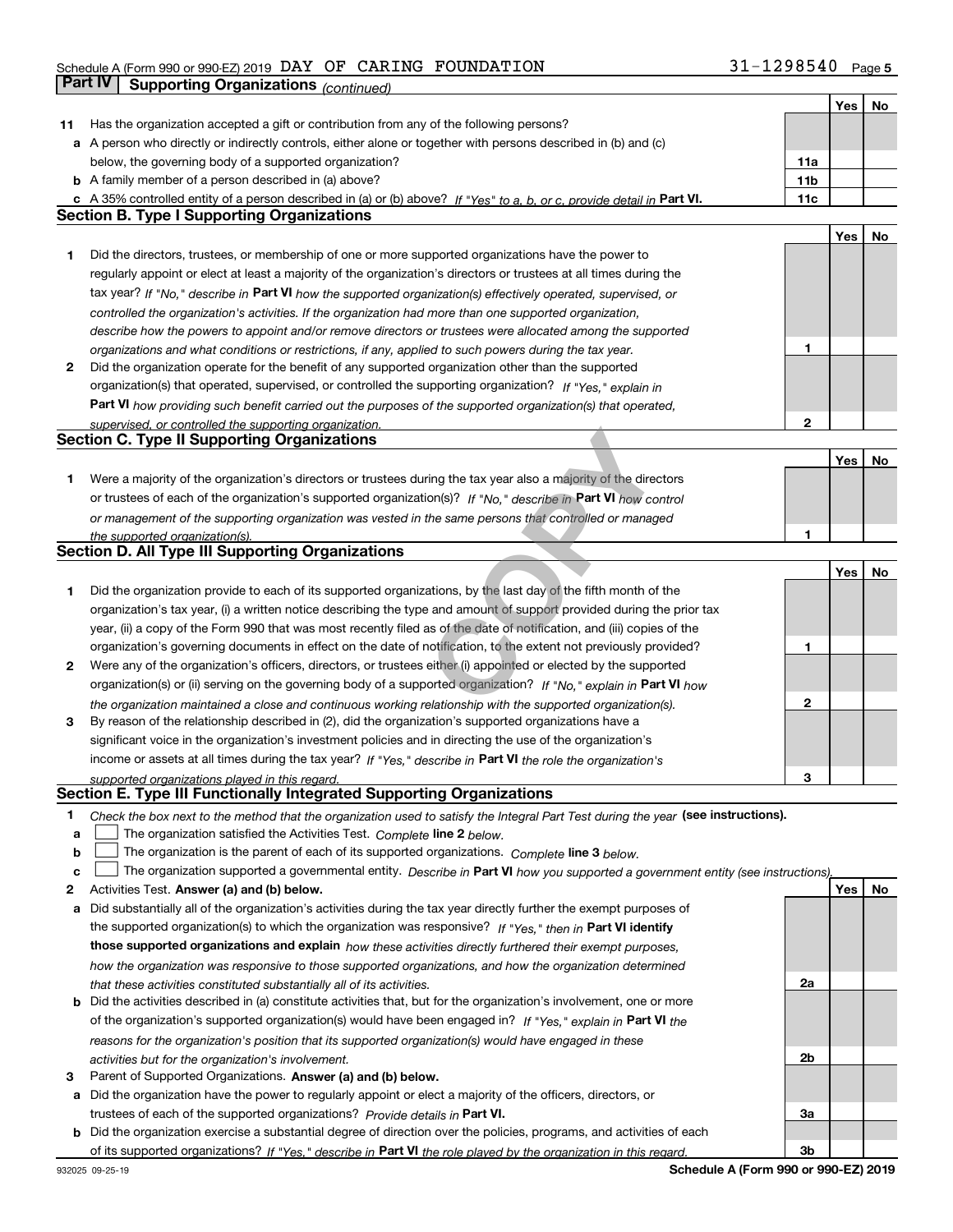**1**

### Schedule A (Form 990 or 990-EZ) 2019 Page DAY OF CARING FOUNDATION 31-1298540**Part V Type III Non-Functionally Integrated 509(a)(3) Supporting Organizations**

1 Check here if the organization satisfied the Integral Part Test as a qualifying trust on Nov. 20, 1970 (explain in Part VI). See instructions. All other Type III non-functionally integrated supporting organizations must complete Sections A through E.

| Section A - Adjusted Net Income |                                                                              |                | (A) Prior Year | (B) Current Year<br>(optional) |
|---------------------------------|------------------------------------------------------------------------------|----------------|----------------|--------------------------------|
| 1                               | Net short-term capital gain                                                  | 1.             |                |                                |
| $\mathbf{2}$                    | Recoveries of prior-year distributions                                       | $\overline{2}$ |                |                                |
| 3                               | Other gross income (see instructions)                                        | 3              |                |                                |
| 4                               | Add lines 1 through 3.                                                       | 4              |                |                                |
| 5                               | Depreciation and depletion                                                   | 5              |                |                                |
| 6                               | Portion of operating expenses paid or incurred for production or             |                |                |                                |
|                                 | collection of gross income or for management, conservation, or               |                |                |                                |
|                                 | maintenance of property held for production of income (see instructions)     | 6              |                |                                |
| 7                               | Other expenses (see instructions)                                            | $\overline{7}$ |                |                                |
| 8                               | Adjusted Net Income (subtract lines 5, 6, and 7 from line 4)                 | 8              |                |                                |
|                                 | <b>Section B - Minimum Asset Amount</b>                                      |                | (A) Prior Year | (B) Current Year<br>(optional) |
| 1                               | Aggregate fair market value of all non-exempt-use assets (see                |                |                |                                |
|                                 | instructions for short tax year or assets held for part of year):            |                |                |                                |
|                                 | <b>a</b> Average monthly value of securities                                 | 1a             |                |                                |
|                                 | <b>b</b> Average monthly cash balances                                       | 1b             |                |                                |
|                                 | c Fair market value of other non-exempt-use assets                           | 1 <sub>c</sub> |                |                                |
|                                 | <b>d</b> Total (add lines 1a, 1b, and 1c)                                    | 1d             |                |                                |
|                                 | e Discount claimed for blockage or other                                     |                |                |                                |
|                                 | factors (explain in detail in Part VI):                                      |                |                |                                |
| 2                               | Acquisition indebtedness applicable to non-exempt-use assets                 | $\overline{2}$ |                |                                |
| 3                               | Subtract line 2 from line 1d.                                                | $\bar{3}$      |                |                                |
| 4                               | Cash deemed held for exempt use. Enter 1-1/2% of line 3 (for greater amount, |                |                |                                |
|                                 | see instructions)                                                            | 4              |                |                                |
| 5                               | Net value of non-exempt-use assets (subtract line 4 from line 3)             | 5              |                |                                |
| 6                               | Multiply line 5 by .035.                                                     | 6              |                |                                |
| 7                               | Recoveries of prior-year distributions                                       | $\overline{7}$ |                |                                |
| 8                               | Minimum Asset Amount (add line 7 to line 6)                                  | 8              |                |                                |
|                                 | <b>Section C - Distributable Amount</b>                                      |                |                | <b>Current Year</b>            |
| $\mathbf 1$                     | Adjusted net income for prior year (from Section A, line 8, Column A)        | 1              |                |                                |
| $\mathbf{2}$                    | Enter 85% of line 1.                                                         | $\mathbf{2}$   |                |                                |
| з                               | Minimum asset amount for prior year (from Section B, line 8, Column A)       | 3              |                |                                |
| 4                               | Enter greater of line 2 or line 3.                                           | 4              |                |                                |
| 5                               | Income tax imposed in prior year                                             | 5              |                |                                |
| 6                               | <b>Distributable Amount.</b> Subtract line 5 from line 4, unless subject to  |                |                |                                |
|                                 | emergency temporary reduction (see instructions).                            | 6              |                |                                |

**7**Check here if the current year is the organization's first as a non-functionally integrated Type III supporting organization (see instructions).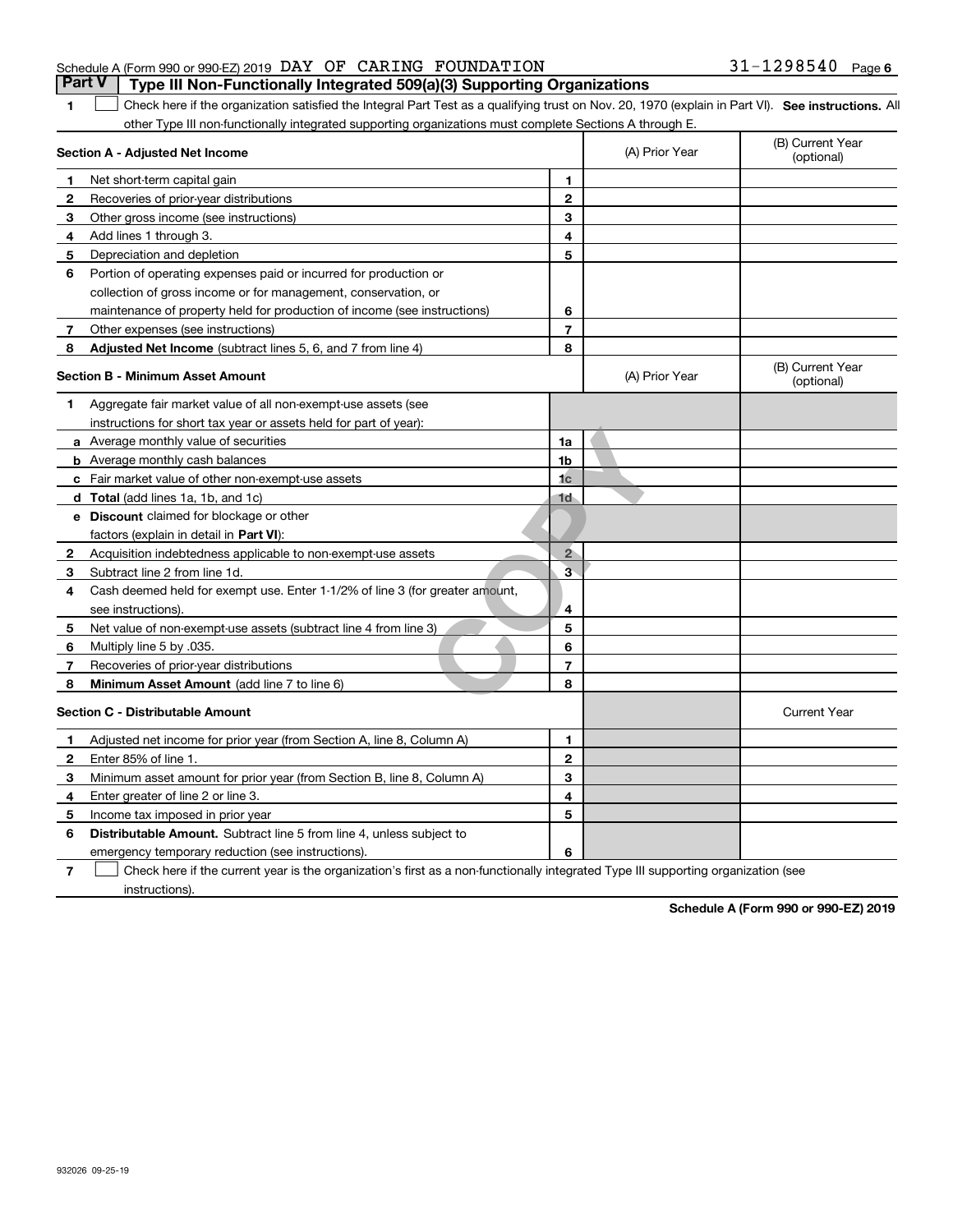|    | Part V<br>Type III Non-Functionally Integrated 509(a)(3) Supporting Organizations          |                             | (continued)                           |                                         |
|----|--------------------------------------------------------------------------------------------|-----------------------------|---------------------------------------|-----------------------------------------|
|    | <b>Section D - Distributions</b>                                                           |                             |                                       | <b>Current Year</b>                     |
| 1  | Amounts paid to supported organizations to accomplish exempt purposes                      |                             |                                       |                                         |
| 2  | Amounts paid to perform activity that directly furthers exempt purposes of supported       |                             |                                       |                                         |
|    | organizations, in excess of income from activity                                           |                             |                                       |                                         |
| з  | Administrative expenses paid to accomplish exempt purposes of supported organizations      |                             |                                       |                                         |
| 4  | Amounts paid to acquire exempt-use assets                                                  |                             |                                       |                                         |
| 5  | Qualified set-aside amounts (prior IRS approval required)                                  |                             |                                       |                                         |
| 6  | Other distributions (describe in Part VI). See instructions.                               |                             |                                       |                                         |
| 7  | <b>Total annual distributions.</b> Add lines 1 through 6.                                  |                             |                                       |                                         |
| 8  | Distributions to attentive supported organizations to which the organization is responsive |                             |                                       |                                         |
|    | (provide details in Part VI). See instructions.                                            |                             |                                       |                                         |
| 9  | Distributable amount for 2019 from Section C, line 6                                       |                             |                                       |                                         |
| 10 | Line 8 amount divided by line 9 amount                                                     |                             |                                       |                                         |
|    |                                                                                            | (i)                         | (iii)                                 | (iii)                                   |
|    | <b>Section E - Distribution Allocations</b> (see instructions)                             | <b>Excess Distributions</b> | <b>Underdistributions</b><br>Pre-2019 | <b>Distributable</b><br>Amount for 2019 |
| 1  | Distributable amount for 2019 from Section C, line 6                                       |                             |                                       |                                         |
| 2  | Underdistributions, if any, for years prior to 2019 (reason-                               |                             |                                       |                                         |
|    | able cause required- explain in Part VI). See instructions.                                |                             |                                       |                                         |
| з  | Excess distributions carryover, if any, to 2019                                            |                             |                                       |                                         |
|    | <b>a</b> From 2014                                                                         |                             |                                       |                                         |
|    | <b>b</b> From 2015                                                                         |                             |                                       |                                         |
|    | $c$ From 2016                                                                              |                             |                                       |                                         |
|    | d From 2017                                                                                |                             |                                       |                                         |
|    | e From 2018                                                                                |                             |                                       |                                         |
|    | Total of lines 3a through e                                                                |                             |                                       |                                         |
|    | <b>g</b> Applied to underdistributions of prior years                                      |                             |                                       |                                         |
|    | <b>h</b> Applied to 2019 distributable amount                                              |                             |                                       |                                         |
|    | Carryover from 2014 not applied (see instructions)                                         |                             |                                       |                                         |
|    | Remainder. Subtract lines 3g, 3h, and 3i from 3f.                                          |                             |                                       |                                         |
| 4  | Distributions for 2019 from Section D,                                                     |                             |                                       |                                         |
|    | line $7:$                                                                                  |                             |                                       |                                         |
|    | <b>a</b> Applied to underdistributions of prior years                                      |                             |                                       |                                         |
|    | <b>b</b> Applied to 2019 distributable amount                                              |                             |                                       |                                         |
| c  | Remainder. Subtract lines 4a and 4b from 4.                                                |                             |                                       |                                         |
| 5  | Remaining underdistributions for years prior to 2019, if                                   |                             |                                       |                                         |
|    | any. Subtract lines 3g and 4a from line 2. For result greater                              |                             |                                       |                                         |
|    | than zero, explain in Part VI. See instructions.                                           |                             |                                       |                                         |
| 6  | Remaining underdistributions for 2019. Subtract lines 3h                                   |                             |                                       |                                         |
|    | and 4b from line 1. For result greater than zero, explain in                               |                             |                                       |                                         |
|    | Part VI. See instructions.                                                                 |                             |                                       |                                         |
| 7  | Excess distributions carryover to 2020. Add lines 3j                                       |                             |                                       |                                         |
|    | and 4c.                                                                                    |                             |                                       |                                         |
| 8  | Breakdown of line 7:                                                                       |                             |                                       |                                         |
|    | a Excess from 2015                                                                         |                             |                                       |                                         |
|    | <b>b</b> Excess from 2016                                                                  |                             |                                       |                                         |
|    | c Excess from 2017                                                                         |                             |                                       |                                         |
|    | d Excess from 2018                                                                         |                             |                                       |                                         |
|    | e Excess from 2019                                                                         |                             |                                       |                                         |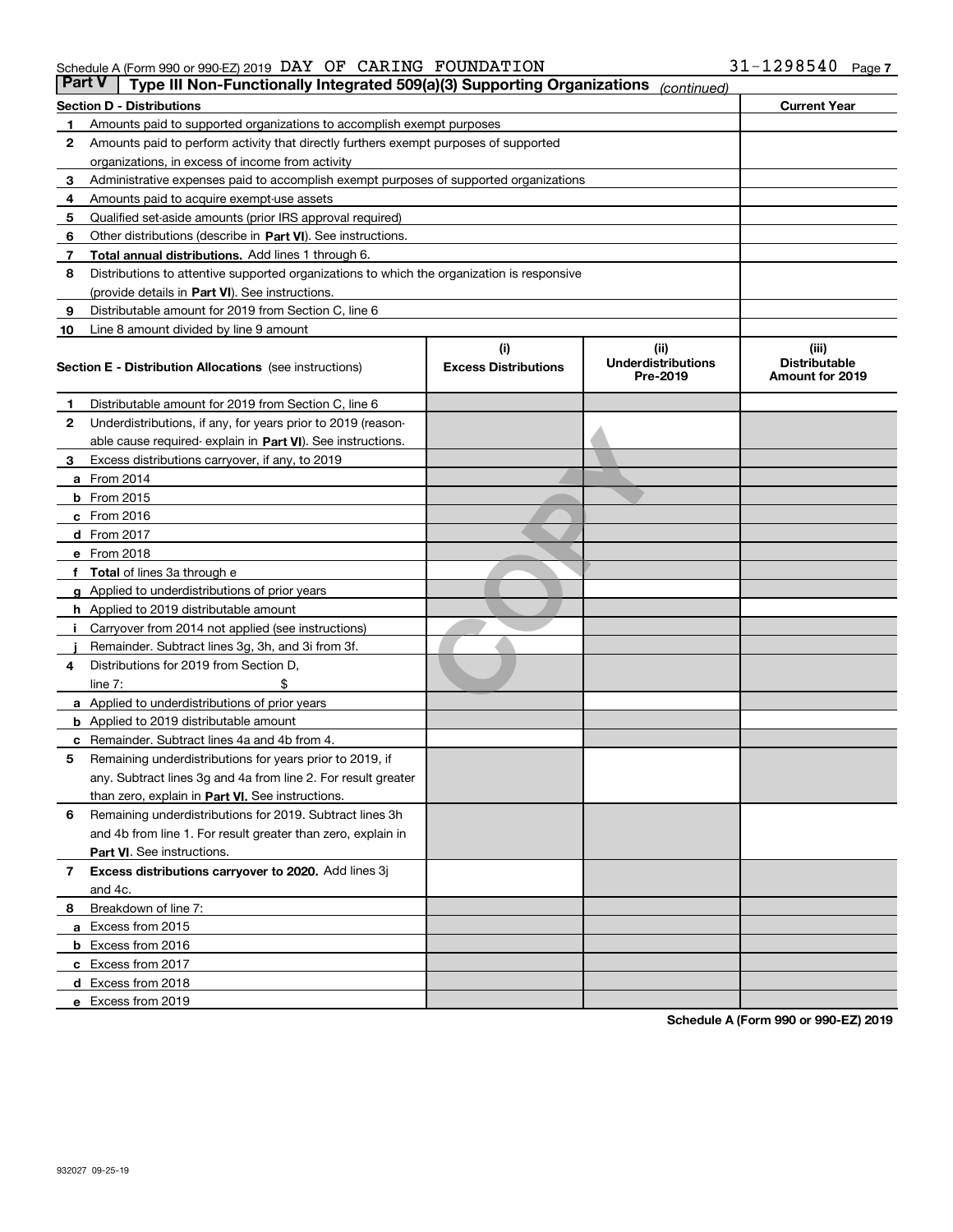|                | Schedule A (Form 990 or 990-EZ) 2019 DAY OF CARING FOUNDATION                                                                                                                                                                                                                                                                                                                                                                                                                                                                                   | $31 - 1298540$ Page 8 |
|----------------|-------------------------------------------------------------------------------------------------------------------------------------------------------------------------------------------------------------------------------------------------------------------------------------------------------------------------------------------------------------------------------------------------------------------------------------------------------------------------------------------------------------------------------------------------|-----------------------|
| <b>Part VI</b> | Supplemental Information. Provide the explanations required by Part II, line 10; Part II, line 17a or 17b; Part III, line 12;<br>Part IV, Section A, lines 1, 2, 3b, 3c, 4b, 4c, 5a, 6, 9a, 9b, 9c, 11a, 11b, and 11c; Part IV, S<br>line 1; Part IV, Section D, lines 2 and 3; Part IV, Section E, lines 1c, 2a, 2b, 3a, and 3b; Part V, line 1; Part V, Section B, line 1e; Part V,<br>Section D, lines 5, 6, and 8; and Part V, Section E, lines 2, 5, and 6. Also complete this part for any additional information.<br>(See instructions.) |                       |
|                |                                                                                                                                                                                                                                                                                                                                                                                                                                                                                                                                                 |                       |
|                |                                                                                                                                                                                                                                                                                                                                                                                                                                                                                                                                                 |                       |
|                |                                                                                                                                                                                                                                                                                                                                                                                                                                                                                                                                                 |                       |
|                |                                                                                                                                                                                                                                                                                                                                                                                                                                                                                                                                                 |                       |
|                |                                                                                                                                                                                                                                                                                                                                                                                                                                                                                                                                                 |                       |
|                |                                                                                                                                                                                                                                                                                                                                                                                                                                                                                                                                                 |                       |
|                |                                                                                                                                                                                                                                                                                                                                                                                                                                                                                                                                                 |                       |
|                |                                                                                                                                                                                                                                                                                                                                                                                                                                                                                                                                                 |                       |
|                |                                                                                                                                                                                                                                                                                                                                                                                                                                                                                                                                                 |                       |
|                |                                                                                                                                                                                                                                                                                                                                                                                                                                                                                                                                                 |                       |
|                |                                                                                                                                                                                                                                                                                                                                                                                                                                                                                                                                                 |                       |
|                |                                                                                                                                                                                                                                                                                                                                                                                                                                                                                                                                                 |                       |
|                |                                                                                                                                                                                                                                                                                                                                                                                                                                                                                                                                                 |                       |
|                |                                                                                                                                                                                                                                                                                                                                                                                                                                                                                                                                                 |                       |
|                |                                                                                                                                                                                                                                                                                                                                                                                                                                                                                                                                                 |                       |
|                |                                                                                                                                                                                                                                                                                                                                                                                                                                                                                                                                                 |                       |
|                |                                                                                                                                                                                                                                                                                                                                                                                                                                                                                                                                                 |                       |
|                |                                                                                                                                                                                                                                                                                                                                                                                                                                                                                                                                                 |                       |
|                |                                                                                                                                                                                                                                                                                                                                                                                                                                                                                                                                                 |                       |
|                |                                                                                                                                                                                                                                                                                                                                                                                                                                                                                                                                                 |                       |
|                |                                                                                                                                                                                                                                                                                                                                                                                                                                                                                                                                                 |                       |
|                |                                                                                                                                                                                                                                                                                                                                                                                                                                                                                                                                                 |                       |
|                |                                                                                                                                                                                                                                                                                                                                                                                                                                                                                                                                                 |                       |
|                |                                                                                                                                                                                                                                                                                                                                                                                                                                                                                                                                                 |                       |
|                |                                                                                                                                                                                                                                                                                                                                                                                                                                                                                                                                                 |                       |
|                |                                                                                                                                                                                                                                                                                                                                                                                                                                                                                                                                                 |                       |
|                |                                                                                                                                                                                                                                                                                                                                                                                                                                                                                                                                                 |                       |
|                |                                                                                                                                                                                                                                                                                                                                                                                                                                                                                                                                                 |                       |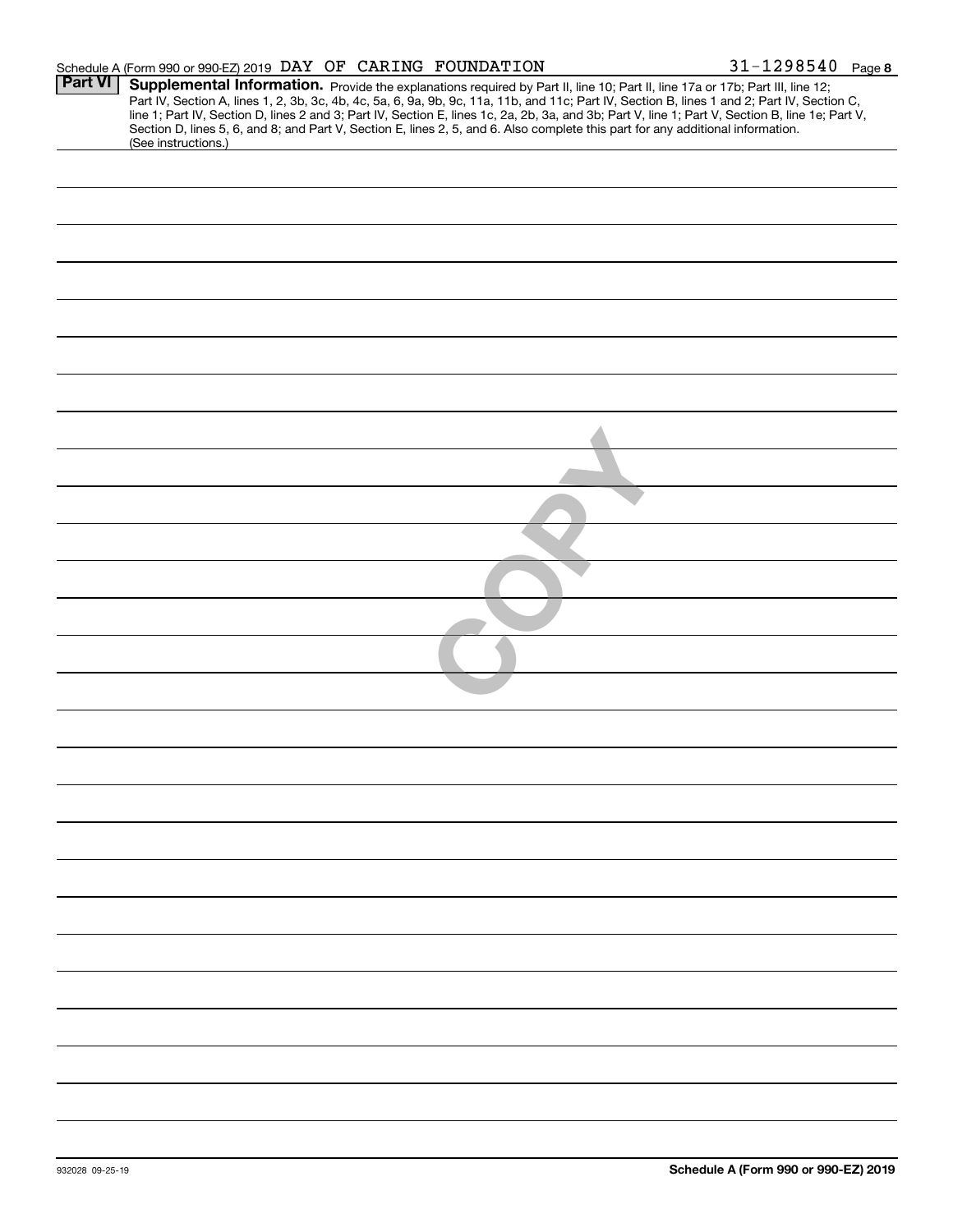Department of the Treasury Internal Revenue Service **(Form 990, 990-EZ, or 990-PF)**

Name of the organization

## **Schedule B Schedule of Contributors**

**| Attach to Form 990, Form 990-EZ, or Form 990-PF. | Go to www.irs.gov/Form990 for the latest information.** OMB No. 1545-0047

# **2019**

**Employer identification number**

|  | DAY OF CARING FOUNDATION | 31-1298540 |
|--|--------------------------|------------|
|--|--------------------------|------------|

| <b>Organization type (check one):</b> |                                                                                                                                                                                                                                                                           |  |  |  |  |  |
|---------------------------------------|---------------------------------------------------------------------------------------------------------------------------------------------------------------------------------------------------------------------------------------------------------------------------|--|--|--|--|--|
| Filers of:                            | Section:                                                                                                                                                                                                                                                                  |  |  |  |  |  |
| Form 990 or 990-EZ                    | $\lfloor x \rfloor$ 501(c)( 3) (enter number) organization                                                                                                                                                                                                                |  |  |  |  |  |
|                                       | 4947(a)(1) nonexempt charitable trust not treated as a private foundation                                                                                                                                                                                                 |  |  |  |  |  |
|                                       | 527 political organization                                                                                                                                                                                                                                                |  |  |  |  |  |
| Form 990-PF                           | 501(c)(3) exempt private foundation                                                                                                                                                                                                                                       |  |  |  |  |  |
|                                       | 4947(a)(1) nonexempt charitable trust treated as a private foundation                                                                                                                                                                                                     |  |  |  |  |  |
|                                       | 501(c)(3) taxable private foundation                                                                                                                                                                                                                                      |  |  |  |  |  |
|                                       | Check if your organization is covered by the General Rule or a Special Rule.<br>Note: Only a section 501(c)(7), (8), or (10) organization can check boxes for both the General Rule and a Special Rule. See instructions.                                                 |  |  |  |  |  |
| <b>General Rule</b>                   |                                                                                                                                                                                                                                                                           |  |  |  |  |  |
|                                       | For an organization filing Form 990, 990-EZ, or 990-PF that received, during the year, contributions totaling \$5,000 or more (in m<br>property) from any one contributor. Complete Parts I and II. See instructions for determining a contributor's total contributions. |  |  |  |  |  |
| <b>Special Rules</b>                  |                                                                                                                                                                                                                                                                           |  |  |  |  |  |
| X.                                    | For an organization described in section 501(c)(3) filing Form 990 or 990-EZ that met the 33 1/3% support test of the regulations                                                                                                                                         |  |  |  |  |  |

### **General Rule**

For an organization filing Form 990, 990-EZ, or 990-PF that received, during the year, contributions totaling \$5,000 or more (in money or property) from any one contributor. Complete Parts I and II. See instructions for determining a contributor's total contributions.

#### **Special Rules**

any one contributor, during the year, total contributions of the greater of  $\,$  (1) \$5,000; or **(2)** 2% of the amount on (i) Form 990, Part VIII, line 1h;  $\boxed{\textbf{X}}$  For an organization described in section 501(c)(3) filing Form 990 or 990-EZ that met the 33 1/3% support test of the regulations under sections 509(a)(1) and 170(b)(1)(A)(vi), that checked Schedule A (Form 990 or 990-EZ), Part II, line 13, 16a, or 16b, and that received from or (ii) Form 990-EZ, line 1. Complete Parts I and II.

year, total contributions of more than \$1,000 *exclusively* for religious, charitable, scientific, literary, or educational purposes, or for the For an organization described in section 501(c)(7), (8), or (10) filing Form 990 or 990-EZ that received from any one contributor, during the prevention of cruelty to children or animals. Complete Parts I, II, and III.  $\mathcal{L}^{\text{max}}$ 

purpose. Don't complete any of the parts unless the **General Rule** applies to this organization because it received *nonexclusively* year, contributions <sub>exclusively</sub> for religious, charitable, etc., purposes, but no such contributions totaled more than \$1,000. If this box is checked, enter here the total contributions that were received during the year for an  $\;$ exclusively religious, charitable, etc., For an organization described in section 501(c)(7), (8), or (10) filing Form 990 or 990-EZ that received from any one contributor, during the religious, charitable, etc., contributions totaling \$5,000 or more during the year  $\Box$ — $\Box$   $\Box$  $\mathcal{L}^{\text{max}}$ 

**Caution:**  An organization that isn't covered by the General Rule and/or the Special Rules doesn't file Schedule B (Form 990, 990-EZ, or 990-PF),  **must** but it answer "No" on Part IV, line 2, of its Form 990; or check the box on line H of its Form 990-EZ or on its Form 990-PF, Part I, line 2, to certify that it doesn't meet the filing requirements of Schedule B (Form 990, 990-EZ, or 990-PF).

**For Paperwork Reduction Act Notice, see the instructions for Form 990, 990-EZ, or 990-PF. Schedule B (Form 990, 990-EZ, or 990-PF) (2019)** LHA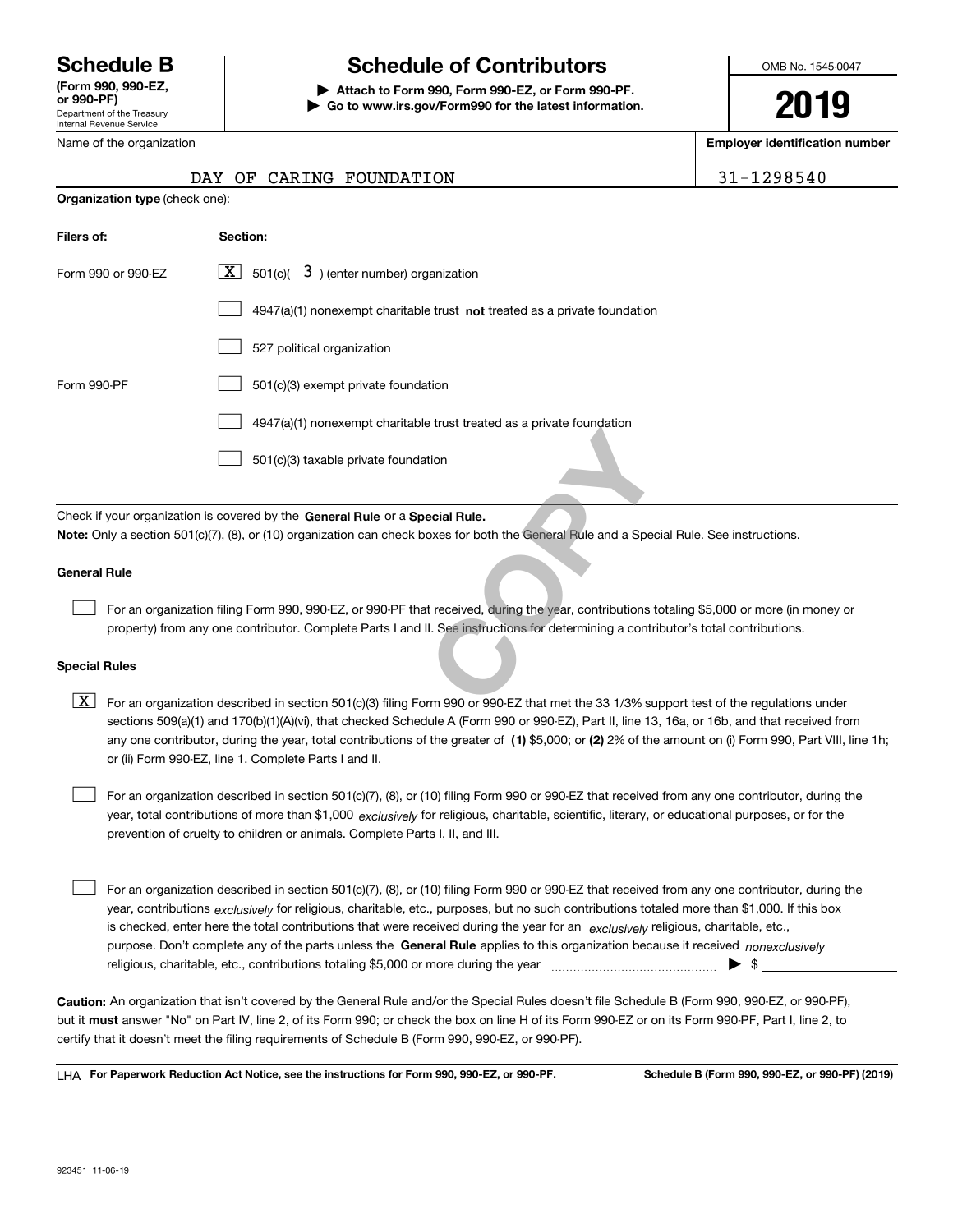## Schedule B (Form 990, 990-EZ, or 990-PF) (2019) Page 2

## DAY OF CARING FOUNDATION 31-1298540

|                | Schedule B (Form 990, 990-EZ, or 990-PF) (2019)                                                       |                                   |        | Page 2                                                                                           |
|----------------|-------------------------------------------------------------------------------------------------------|-----------------------------------|--------|--------------------------------------------------------------------------------------------------|
|                | Name of organization                                                                                  |                                   |        | <b>Employer identification number</b>                                                            |
|                | DAY OF CARING FOUNDATION                                                                              |                                   |        | 31-1298540                                                                                       |
| Part I         | <b>Contributors</b> (see instructions). Use duplicate copies of Part I if additional space is needed. |                                   |        |                                                                                                  |
| (a)<br>No.     | (b)<br>Name, address, and ZIP + 4                                                                     | (c)<br><b>Total contributions</b> |        | (d)<br>Type of contribution                                                                      |
| 1              | DAYTON POWER AND LIGHT FOUNDATION<br>1065 WOODMAN DRIVE<br>DAYTON, OH 45432                           | 5,000.<br>\$                      |        | $\mathbf{X}$<br>Person<br>Payroll<br>Noncash<br>(Complete Part II for<br>noncash contributions.) |
| (a)<br>No.     | (b)<br>Name, address, and ZIP + 4                                                                     | (c)<br><b>Total contributions</b> |        | (d)<br>Type of contribution                                                                      |
| $\overline{a}$ | PHYSICIANS CHARITABLE FOUNDATION<br>40 N MAIN STREET SUITE 500<br>DAYTON, OH 45423                    | \$                                | 7,500. | $\mathbf{X}$<br>Person<br>Payroll<br>Noncash<br>(Complete Part II for<br>noncash contributions.) |
| (a)<br>No.     | (b)<br>Name, address, and ZIP + 4                                                                     | (c)<br><b>Total contributions</b> |        | (d)<br>Type of contribution                                                                      |
| 3              | PROJECTS UNLIMITED<br>6300 SAND LAKE RD<br>DAYTON, OH 45414                                           | \$                                | 5,000. | $\mathbf{X}$<br>Person<br>Payroll<br>Noncash<br>(Complete Part II for<br>noncash contributions.) |
| (a)<br>No.     | (b)<br>Name, address, and ZIP + 4                                                                     | (c)<br><b>Total contributions</b> |        | (d)<br>Type of contribution                                                                      |
| 4              | RAJEEV VENKAYYA<br>1616 MARDON DRIVE<br>BEAVERCREEK, OH 45432                                         | 101,112.<br>\$                    |        | $\mathbf{X}$<br>Person<br>Payroll<br>Noncash<br>(Complete Part II for<br>noncash contributions.) |
| (a)<br>No.     | (b)<br>Name, address, and ZIP + 4                                                                     | (c)<br><b>Total contributions</b> |        | (d)<br>Type of contribution                                                                      |
|                |                                                                                                       | \$                                |        | Person<br>Payroll<br>Noncash<br>(Complete Part II for<br>noncash contributions.)                 |
| (a)<br>No.     | (b)<br>Name, address, and ZIP + 4                                                                     | (c)<br><b>Total contributions</b> |        | (d)<br>Type of contribution                                                                      |
|                |                                                                                                       | \$                                |        | Person<br>Payroll<br>Noncash<br>(Complete Part II for<br>noncash contributions.)                 |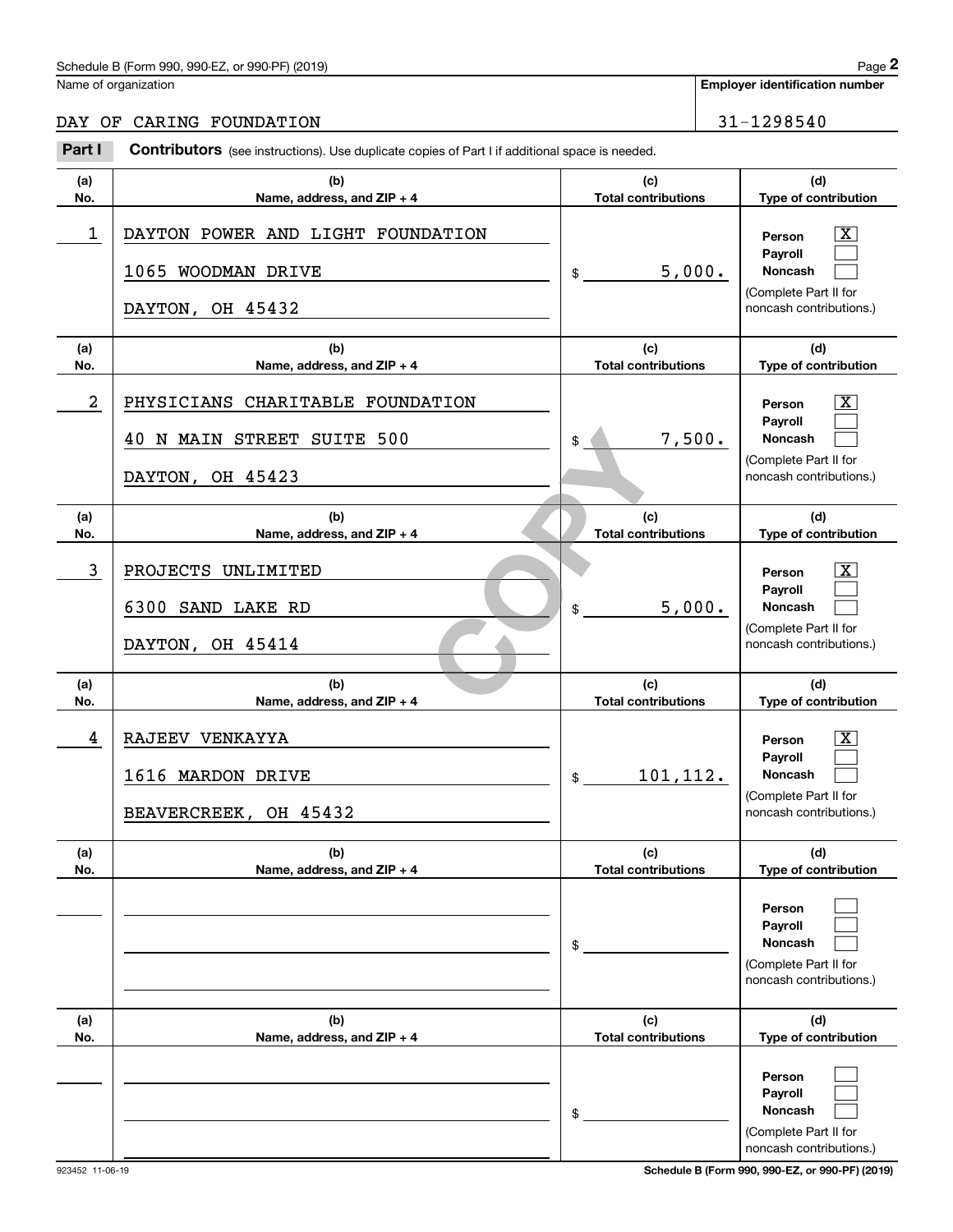**Employer identification number**

## DAY OF CARING FOUNDATION 31-1298540

Chedule B (Form 990, 990-EZ, or 990-PF) (2019)<br> **29 ame of organization**<br> **31 – 1298540**<br> **Part II Roncash Property** (see instructions). Use duplicate copies of Part II if additional space is needed.

| (a)<br>No.<br>from<br>Part I | (b)<br>Description of noncash property given | (c)<br>FMV (or estimate)<br>(See instructions.) | (d)<br>Date received |
|------------------------------|----------------------------------------------|-------------------------------------------------|----------------------|
|                              |                                              | $\frac{1}{2}$                                   |                      |
|                              |                                              |                                                 |                      |
| (a)<br>No.<br>from<br>Part I | (b)<br>Description of noncash property given | (c)<br>FMV (or estimate)<br>(See instructions.) | (d)<br>Date received |
|                              |                                              | $\$\$                                           |                      |
| (a)<br>No.<br>from<br>Part I | (b)<br>Description of noncash property given | (c)<br>FMV (or estimate)<br>(See instructions.) | (d)<br>Date received |
|                              |                                              | $\frac{1}{2}$                                   |                      |
| (a)<br>No.<br>from<br>Part I | (b)<br>Description of noncash property given | (c)<br>FMV (or estimate)<br>(See instructions.) | (d)<br>Date received |
|                              |                                              | $$\mathbb{S}$$                                  |                      |
| (a)<br>No.<br>from<br>Part I | (b)<br>Description of noncash property given | (c)<br>FMV (or estimate)<br>(See instructions.) | (d)<br>Date received |
|                              |                                              | \$                                              |                      |
| (a)<br>No.<br>from<br>Part I | (b)<br>Description of noncash property given | (c)<br>FMV (or estimate)<br>(See instructions.) | (d)<br>Date received |
|                              |                                              | \$                                              |                      |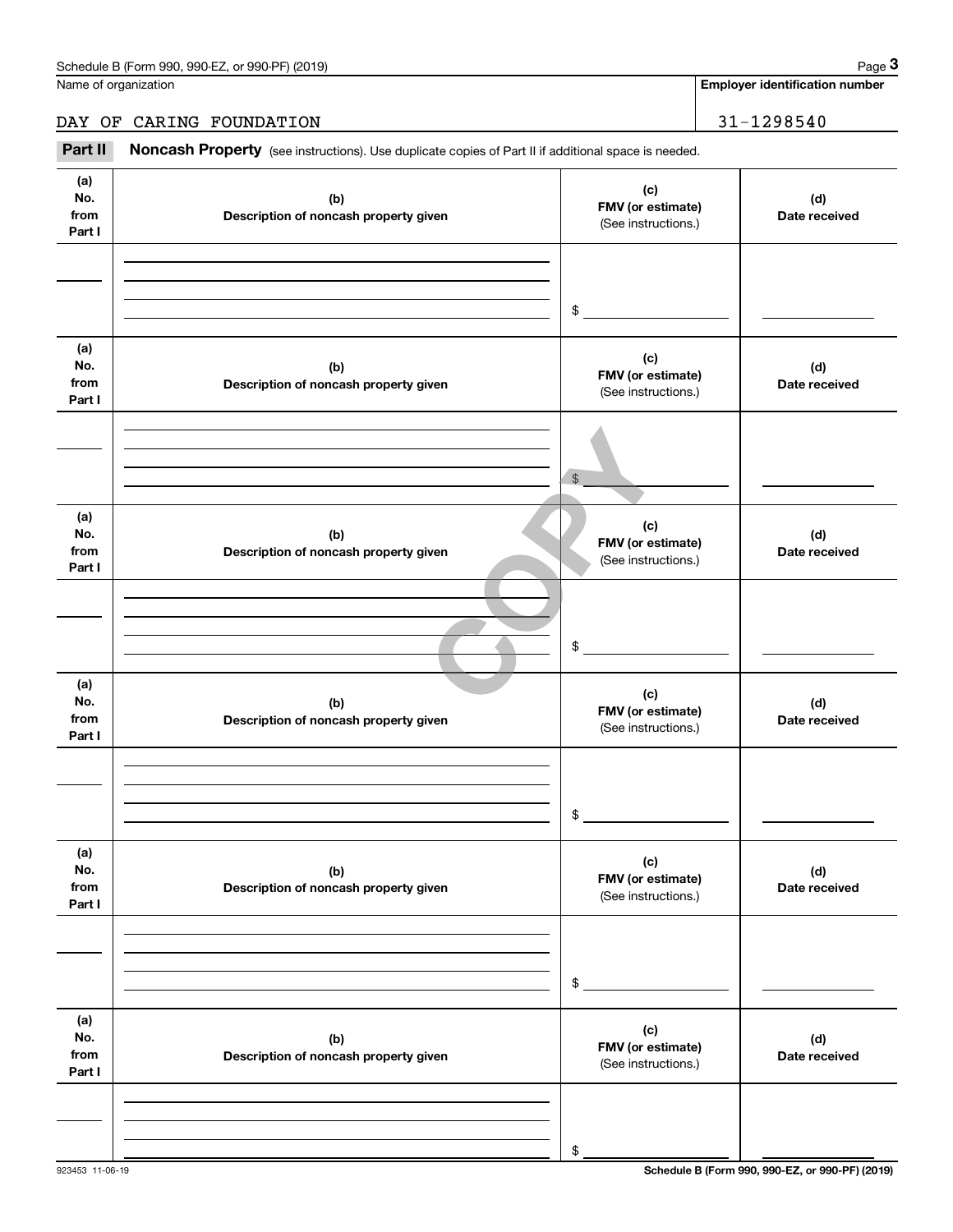|                           | Schedule B (Form 990, 990-EZ, or 990-PF) (2019)                                                                                                                                                                                                                                                 |                                                                                     | Page 4                                                                                                                                                         |  |  |  |  |
|---------------------------|-------------------------------------------------------------------------------------------------------------------------------------------------------------------------------------------------------------------------------------------------------------------------------------------------|-------------------------------------------------------------------------------------|----------------------------------------------------------------------------------------------------------------------------------------------------------------|--|--|--|--|
|                           | Name of organization                                                                                                                                                                                                                                                                            |                                                                                     | <b>Employer identification number</b>                                                                                                                          |  |  |  |  |
|                           | DAY OF CARING FOUNDATION                                                                                                                                                                                                                                                                        |                                                                                     | 31-1298540                                                                                                                                                     |  |  |  |  |
| Part III                  | from any one contributor. Complete columns (a) through (e) and the following line entry. For organizations<br>completing Part III, enter the total of exclusively religious, charitable, etc., contributions of \$1,000 or less for the year. (Enter this info. once.) $\blacktriangleright$ \$ |                                                                                     | Exclusively religious, charitable, etc., contributions to organizations described in section 501(c)(7), (8), or (10) that total more than \$1,000 for the year |  |  |  |  |
|                           | Use duplicate copies of Part III if additional space is needed.                                                                                                                                                                                                                                 |                                                                                     |                                                                                                                                                                |  |  |  |  |
| (a) No.<br>from<br>Part I | (b) Purpose of gift                                                                                                                                                                                                                                                                             | (c) Use of gift                                                                     | (d) Description of how gift is held                                                                                                                            |  |  |  |  |
|                           |                                                                                                                                                                                                                                                                                                 |                                                                                     |                                                                                                                                                                |  |  |  |  |
|                           |                                                                                                                                                                                                                                                                                                 |                                                                                     |                                                                                                                                                                |  |  |  |  |
|                           |                                                                                                                                                                                                                                                                                                 | (e) Transfer of gift                                                                |                                                                                                                                                                |  |  |  |  |
|                           | Transferee's name, address, and ZIP + 4                                                                                                                                                                                                                                                         |                                                                                     | Relationship of transferor to transferee                                                                                                                       |  |  |  |  |
|                           |                                                                                                                                                                                                                                                                                                 |                                                                                     |                                                                                                                                                                |  |  |  |  |
| (a) No.<br>from<br>Part I | (b) Purpose of gift                                                                                                                                                                                                                                                                             | (c) Use of gift                                                                     | (d) Description of how gift is held                                                                                                                            |  |  |  |  |
|                           |                                                                                                                                                                                                                                                                                                 |                                                                                     |                                                                                                                                                                |  |  |  |  |
|                           |                                                                                                                                                                                                                                                                                                 |                                                                                     |                                                                                                                                                                |  |  |  |  |
|                           | (e) Transfer of gift                                                                                                                                                                                                                                                                            |                                                                                     |                                                                                                                                                                |  |  |  |  |
|                           |                                                                                                                                                                                                                                                                                                 | Transferee's name, address, and ZIP + 4<br>Relationship of transferor to transferee |                                                                                                                                                                |  |  |  |  |
|                           |                                                                                                                                                                                                                                                                                                 |                                                                                     |                                                                                                                                                                |  |  |  |  |
|                           |                                                                                                                                                                                                                                                                                                 |                                                                                     |                                                                                                                                                                |  |  |  |  |
| (a) No.<br>from<br>Part I | (b) Purpose of gift                                                                                                                                                                                                                                                                             | (c) Use of gift                                                                     | (d) Description of how gift is held                                                                                                                            |  |  |  |  |
|                           |                                                                                                                                                                                                                                                                                                 |                                                                                     |                                                                                                                                                                |  |  |  |  |
|                           |                                                                                                                                                                                                                                                                                                 | (e) Transfer of gift                                                                |                                                                                                                                                                |  |  |  |  |
|                           |                                                                                                                                                                                                                                                                                                 |                                                                                     |                                                                                                                                                                |  |  |  |  |
|                           | Transferee's name, address, and ZIP + 4                                                                                                                                                                                                                                                         |                                                                                     | Relationship of transferor to transferee                                                                                                                       |  |  |  |  |
|                           |                                                                                                                                                                                                                                                                                                 |                                                                                     |                                                                                                                                                                |  |  |  |  |
| (a) No.<br>from<br>Part I | (b) Purpose of gift                                                                                                                                                                                                                                                                             | (c) Use of gift                                                                     | (d) Description of how gift is held                                                                                                                            |  |  |  |  |
|                           |                                                                                                                                                                                                                                                                                                 |                                                                                     |                                                                                                                                                                |  |  |  |  |
|                           |                                                                                                                                                                                                                                                                                                 |                                                                                     |                                                                                                                                                                |  |  |  |  |
|                           |                                                                                                                                                                                                                                                                                                 | (e) Transfer of gift                                                                |                                                                                                                                                                |  |  |  |  |
|                           | Transferee's name, address, and $ZIP + 4$                                                                                                                                                                                                                                                       |                                                                                     | Relationship of transferor to transferee                                                                                                                       |  |  |  |  |
|                           |                                                                                                                                                                                                                                                                                                 |                                                                                     |                                                                                                                                                                |  |  |  |  |
|                           |                                                                                                                                                                                                                                                                                                 |                                                                                     |                                                                                                                                                                |  |  |  |  |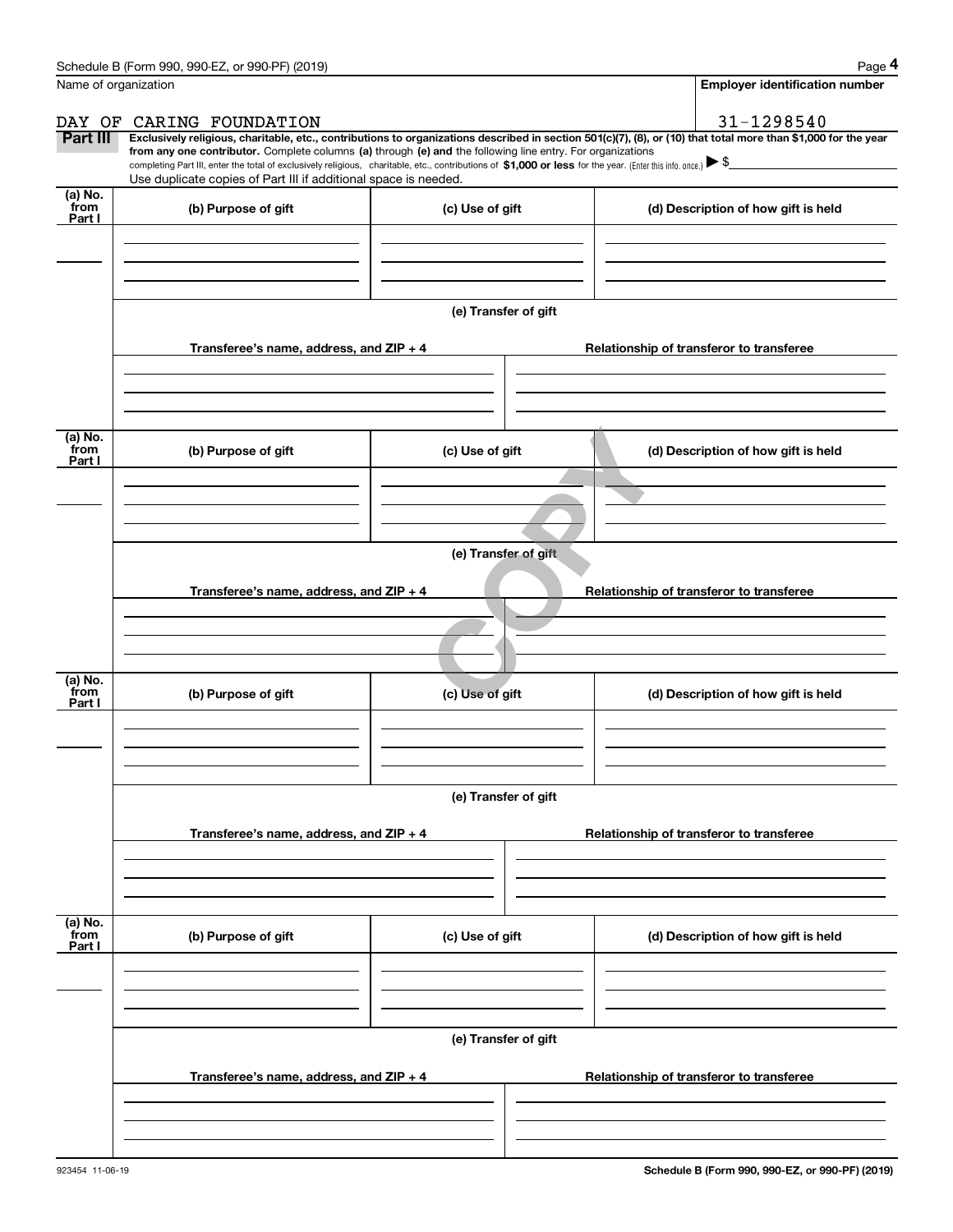| <b>SCHEDULE O</b>                                      | Supplemental Information to Form 990 or 990-EZ                                                                                         | OMB No. 1545-0047                                   |
|--------------------------------------------------------|----------------------------------------------------------------------------------------------------------------------------------------|-----------------------------------------------------|
| (Form 990 or 990-EZ)                                   | Complete to provide information for responses to specific questions on<br>Form 990 or 990-EZ or to provide any additional information. |                                                     |
| Department of the Treasury<br>Internal Revenue Service | Attach to Form 990 or 990-EZ.<br>$\blacktriangleright$ Go to www.irs.gov/Form990 for the latest information.                           | <b>Open to Public</b><br>Inspection                 |
| Name of the organization                               | CARING FOUNDATION<br>DAY OF                                                                                                            | <b>Employer identification number</b><br>31-1298540 |
|                                                        | FORM 990-EZ, PART I, LINE 4,<br>OTHER INVESTMENT<br>INCOME:                                                                            |                                                     |
| DESCRIPTION OF                                         | PROPERTY:                                                                                                                              | AMOUNT:                                             |
| DAYTON FOUNDATION                                      |                                                                                                                                        | 2,007.                                              |
|                                                        |                                                                                                                                        |                                                     |
|                                                        | FORM 990-EZ, PART I, LINE 8, OTHER REVENUE:                                                                                            |                                                     |
| DESCRIPTION OF                                         | OTHER REVENUE:                                                                                                                         | <b>AMOUNT:</b>                                      |
| MISCELLANEOUS                                          | <b>INCOME</b>                                                                                                                          | 550.                                                |
|                                                        |                                                                                                                                        |                                                     |
|                                                        | FORM 990-EZ, PART I, LINE 10, GRANTS AND SIMILAR AMOUNTS PAID:                                                                         |                                                     |
|                                                        |                                                                                                                                        |                                                     |
| ACTIVITY                                               | CLASSIFICATION: FOOD ASSISTANCE                                                                                                        |                                                     |
| GRANTEE<br><b>NAME :</b>                               | BEAVERCREEK ENRICHMENT<br>ASSOCIATION                                                                                                  |                                                     |
| GRANTEE<br>ADDRESS:                                    | SUNNYSIDE DR BEAVERCREEK,<br>3323<br>OH 45432                                                                                          |                                                     |
|                                                        | PROPERTY DESCRIPTION: CASH                                                                                                             |                                                     |
| DATE OF GIFT: 03/30/19                                 |                                                                                                                                        |                                                     |
| AMOUNT GIVEN:                                          |                                                                                                                                        | 2,043.                                              |
|                                                        |                                                                                                                                        |                                                     |
|                                                        | ACTIVITY CLASSIFICATION: FOOD ASSISTANCE                                                                                               |                                                     |
|                                                        | GRANTEE NAME: EATON UNITED CHURCH OF CHRIST                                                                                            |                                                     |
|                                                        | GRANTEE ADDRESS: 113 W DECATUR ST EATON, OH 45320                                                                                      |                                                     |
|                                                        | PROPERTY DESCRIPTION: CASH<br>the contract of the contract of the contract of the contract of the contract of the contract of          |                                                     |
| DATE OF GIFT: 03/30/19                                 | <u> 1989 - Johann Stoff, deutscher Stoffen und der Stoffen und der Stoffen und der Stoffen und der Stoffen und der</u>                 |                                                     |
| AMOUNT GIVEN:                                          | and the control of the control of the control of the control of the control of the control of the control of the                       | 637.                                                |
|                                                        |                                                                                                                                        |                                                     |
|                                                        | ACTIVITY CLASSIFICATION: FOOD ASSISTANCE                                                                                               |                                                     |

GRANTEE NAME: GREATER CINCINNATI COALITION FOR THE HOMELESS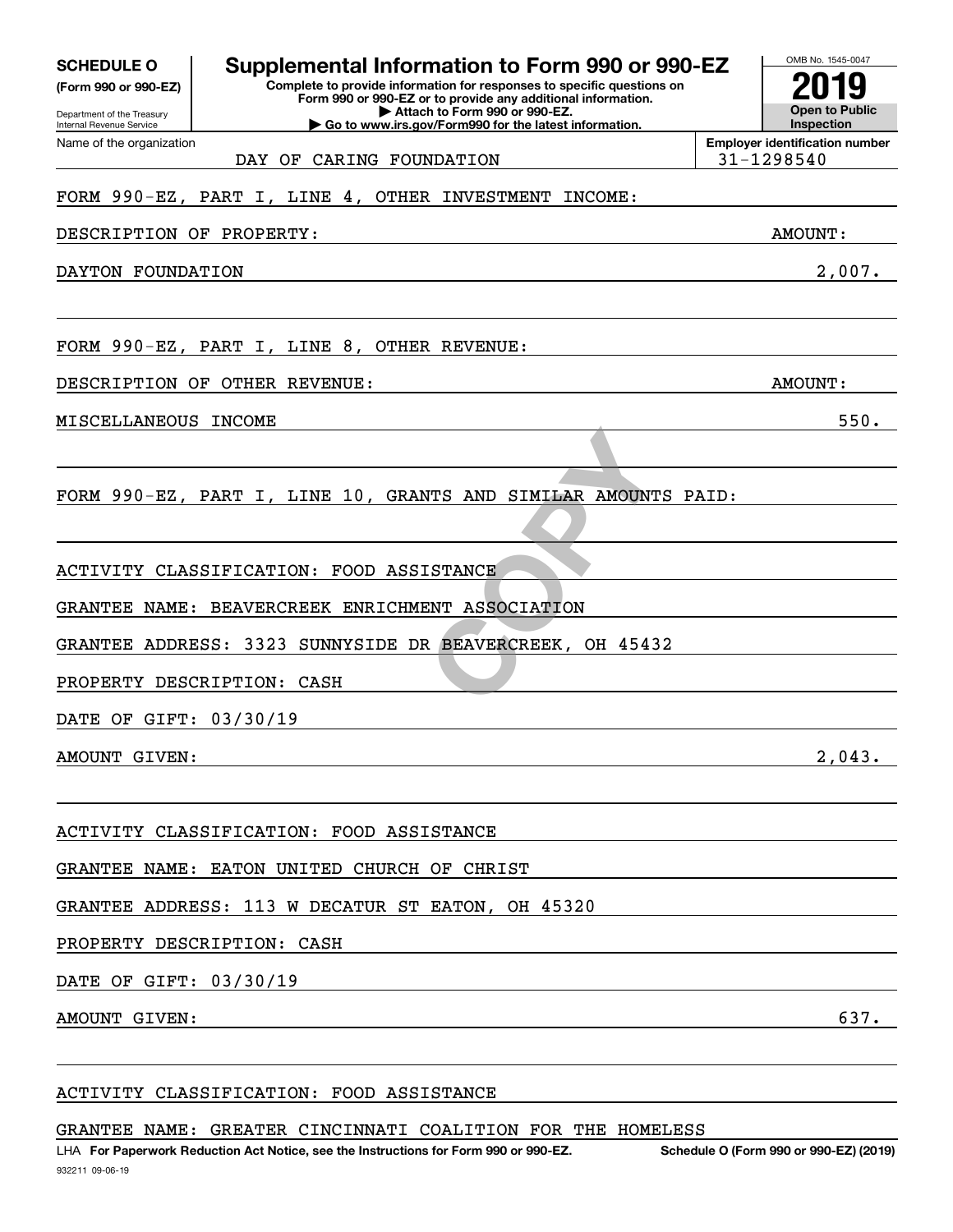| Schedule O (Form 990 or 990-EZ) (2019)<br>Name of the organization                                                                                                                                                                                          | Page 2<br><b>Employer identification number</b> |
|-------------------------------------------------------------------------------------------------------------------------------------------------------------------------------------------------------------------------------------------------------------|-------------------------------------------------|
| DAY OF CARING FOUNDATION                                                                                                                                                                                                                                    | 31-1298540                                      |
| GRANTEE ADDRESS: 117 EAST 12TH STREET CINCINNATI, OH 45202                                                                                                                                                                                                  |                                                 |
| PROPERTY DESCRIPTION: CASH                                                                                                                                                                                                                                  |                                                 |
| DATE OF GIFT: 03/30/19                                                                                                                                                                                                                                      |                                                 |
| AMOUNT GIVEN:                                                                                                                                                                                                                                               | 1,856.                                          |
|                                                                                                                                                                                                                                                             |                                                 |
| ACTIVITY CLASSIFICATION: FOOD ASSISTANCE                                                                                                                                                                                                                    |                                                 |
| GRANTEE NAME: FAIRBORN SENIOR CENTER                                                                                                                                                                                                                        |                                                 |
| GRANTEE ADDRESS: 325 N THIRD ST FAIRBORN, OH 45324                                                                                                                                                                                                          |                                                 |
| PROPERTY DESCRIPTION: CASH                                                                                                                                                                                                                                  |                                                 |
| DATE OF GIFT: 03/30/19                                                                                                                                                                                                                                      |                                                 |
| AMOUNT GIVEN:                                                                                                                                                                                                                                               | 274.                                            |
|                                                                                                                                                                                                                                                             |                                                 |
| ACTIVITY CLASSIFICATION: FOOD ASSISTANCE                                                                                                                                                                                                                    |                                                 |
| GRANTEE NAME: INTERFAITH HOSPITALITY NETWORK OF WARREN CO                                                                                                                                                                                                   |                                                 |
| GRANTEE ADDRESS: 124 S DETROIT ST XENIA, OH 45385                                                                                                                                                                                                           |                                                 |
| PROPERTY DESCRIPTION: CASH                                                                                                                                                                                                                                  |                                                 |
| DATE OF GIFT: 03/30/19                                                                                                                                                                                                                                      |                                                 |
| AMOUNT GIVEN:<br><u> 1980 - Johann Harry Barn, mars ar breist fan de Amerikaansk kommunent fan de Amerikaansk kommunent fan de Am</u>                                                                                                                       | 522.                                            |
|                                                                                                                                                                                                                                                             |                                                 |
| ACTIVITY CLASSIFICATION: FOOD ASSISTANCE                                                                                                                                                                                                                    |                                                 |
| GRANTEE NAME: THE FOODBANK<br>the control of the control of the control of the control of the control of the control of the control of the control of the control of the control of the control of the control of the control of the control of the control |                                                 |
| GRANTEE ADDRESS: 56 ARMOR PL DAYTON, OH 45417                                                                                                                                                                                                               |                                                 |
| PROPERTY DESCRIPTION: CASH<br><u> 1989 - Johann Stoff, Amerikaansk politiker († 1908)</u>                                                                                                                                                                   |                                                 |
| DATE OF GIFT: 03/30/19<br><u> 1989 - Johann Barn, amerikansk politiker (d. 1989)</u>                                                                                                                                                                        |                                                 |
| AMOUNT GIVEN:<br>and the control of the control of the control of the control of the control of the control of the control of the                                                                                                                           | 9,086.                                          |
|                                                                                                                                                                                                                                                             |                                                 |

## GRANTEE NAME: XENIA ADULT RECREATION CENTER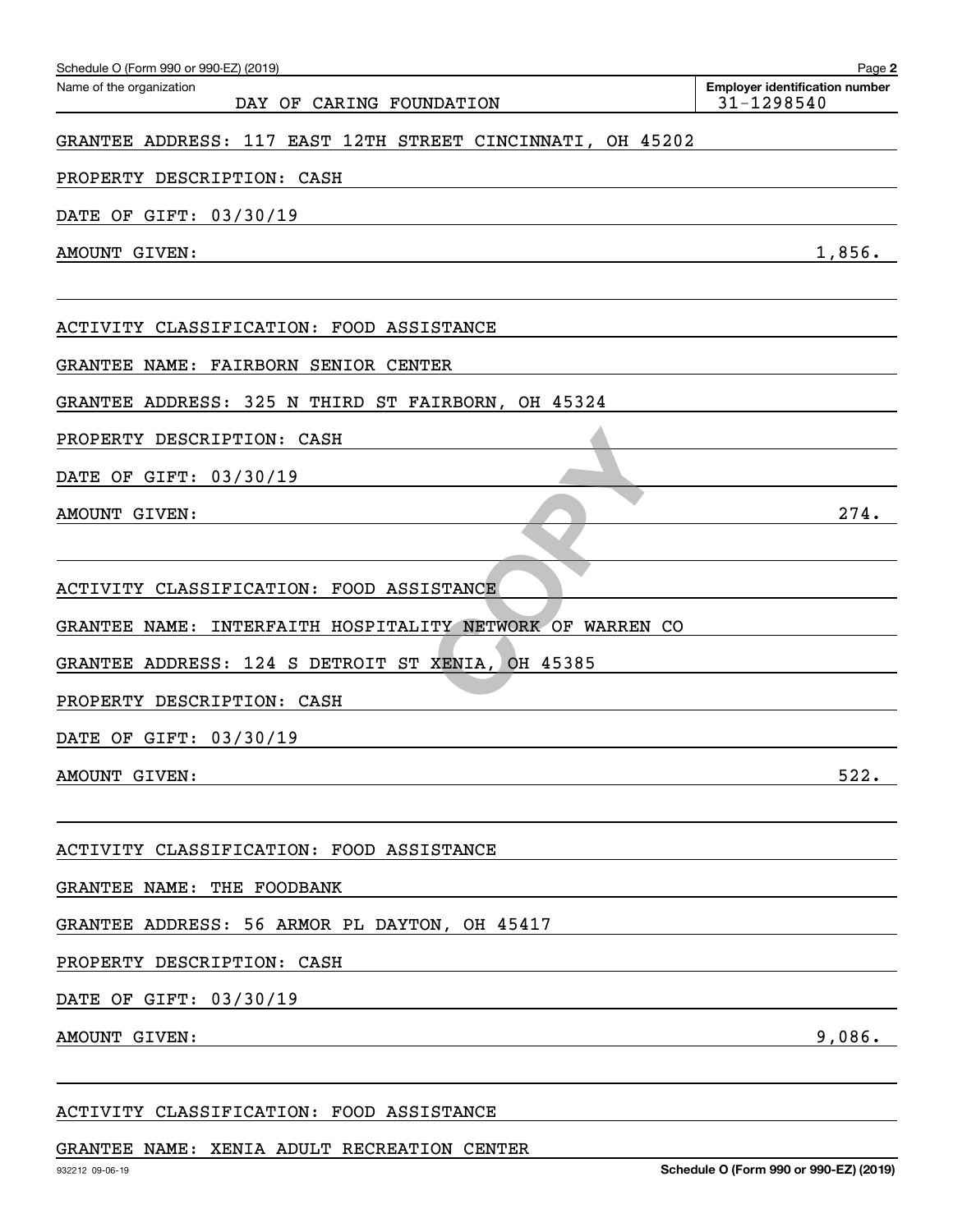| Schedule O (Form 990 or 990-EZ) (2019)                                                                                                                                                                                                                  | Page 2                                                                                                                                                                                                                        |
|---------------------------------------------------------------------------------------------------------------------------------------------------------------------------------------------------------------------------------------------------------|-------------------------------------------------------------------------------------------------------------------------------------------------------------------------------------------------------------------------------|
| Name of the organization<br>CARING FOUNDATION<br>DAY OF                                                                                                                                                                                                 | <b>Employer identification number</b><br>31-1298540                                                                                                                                                                           |
| GRANTEE ADDRESS: 130 EAST CHURCH ST XENIA, OH 45385                                                                                                                                                                                                     |                                                                                                                                                                                                                               |
| PROPERTY DESCRIPTION: CASH                                                                                                                                                                                                                              |                                                                                                                                                                                                                               |
| OF GIFT: 03/30/19<br>DATE                                                                                                                                                                                                                               |                                                                                                                                                                                                                               |
| AMOUNT GIVEN:                                                                                                                                                                                                                                           | 2,043.                                                                                                                                                                                                                        |
| ACTIVITY CLASSIFICATION: FOOD ASSISTANCE                                                                                                                                                                                                                |                                                                                                                                                                                                                               |
| GRANTEE NAME: RIGHT PATH                                                                                                                                                                                                                                |                                                                                                                                                                                                                               |
| GRANTEE ADDRESS: 420 N CONOVER ST DAYTON, OH 45402                                                                                                                                                                                                      |                                                                                                                                                                                                                               |
| PROPERTY DESCRIPTION: CASH                                                                                                                                                                                                                              |                                                                                                                                                                                                                               |
| DATE<br>OF GIFT: 03/30/19                                                                                                                                                                                                                               |                                                                                                                                                                                                                               |
| AMOUNT GIVEN:                                                                                                                                                                                                                                           | 869.                                                                                                                                                                                                                          |
| ACTIVITY CLASSIFICATION: FOOD ASSISTANCE                                                                                                                                                                                                                |                                                                                                                                                                                                                               |
| SECOND HARVEST SPRINGFIELD<br>GRANTEE NAME:                                                                                                                                                                                                             |                                                                                                                                                                                                                               |
| GRANTEE ADDRESS: 701 E COLUMBIA ST SPRINGFIELD, OH 45503                                                                                                                                                                                                |                                                                                                                                                                                                                               |
| PROPERTY DESCRIPTION: CASH                                                                                                                                                                                                                              |                                                                                                                                                                                                                               |
| DATE OF GIFT: 03/30/19                                                                                                                                                                                                                                  |                                                                                                                                                                                                                               |
| AMOUNT GIVEN:                                                                                                                                                                                                                                           | 522.                                                                                                                                                                                                                          |
| ACTIVITY CLASSIFICATION: FOOD ASSISTANCE                                                                                                                                                                                                                |                                                                                                                                                                                                                               |
| GRANTEE NAME: FREESTORE FOODBANK                                                                                                                                                                                                                        | the control of the control of the control of the control of the control of the control of the control of the control of the control of the control of the control of the control of the control of the control of the control |
| GRANTEE ADDRESS: 112 EAST LIBERTY ST CINCINNATI, OH 45202                                                                                                                                                                                               |                                                                                                                                                                                                                               |
| PROPERTY DESCRIPTION: CASH<br><u> 1989 - Andrea Andrew Maria (h. 1989).</u>                                                                                                                                                                             |                                                                                                                                                                                                                               |
| DATE OF GIFT: 03/30/19<br>the control of the control of the control of the control of the control of the control of the control of the control of the control of the control of the control of the control of the control of the control of the control |                                                                                                                                                                                                                               |
| AMOUNT GIVEN:<br>the control of the control of the control of the control of the control of the control of the control of the control of the control of the control of the control of the control of the control of the control of the control          | 1,856.                                                                                                                                                                                                                        |
|                                                                                                                                                                                                                                                         |                                                                                                                                                                                                                               |

ACTIVITY CLASSIFICATION: FOOD ASSISTANCE

## GRANTEE NAME: F.I.S.H.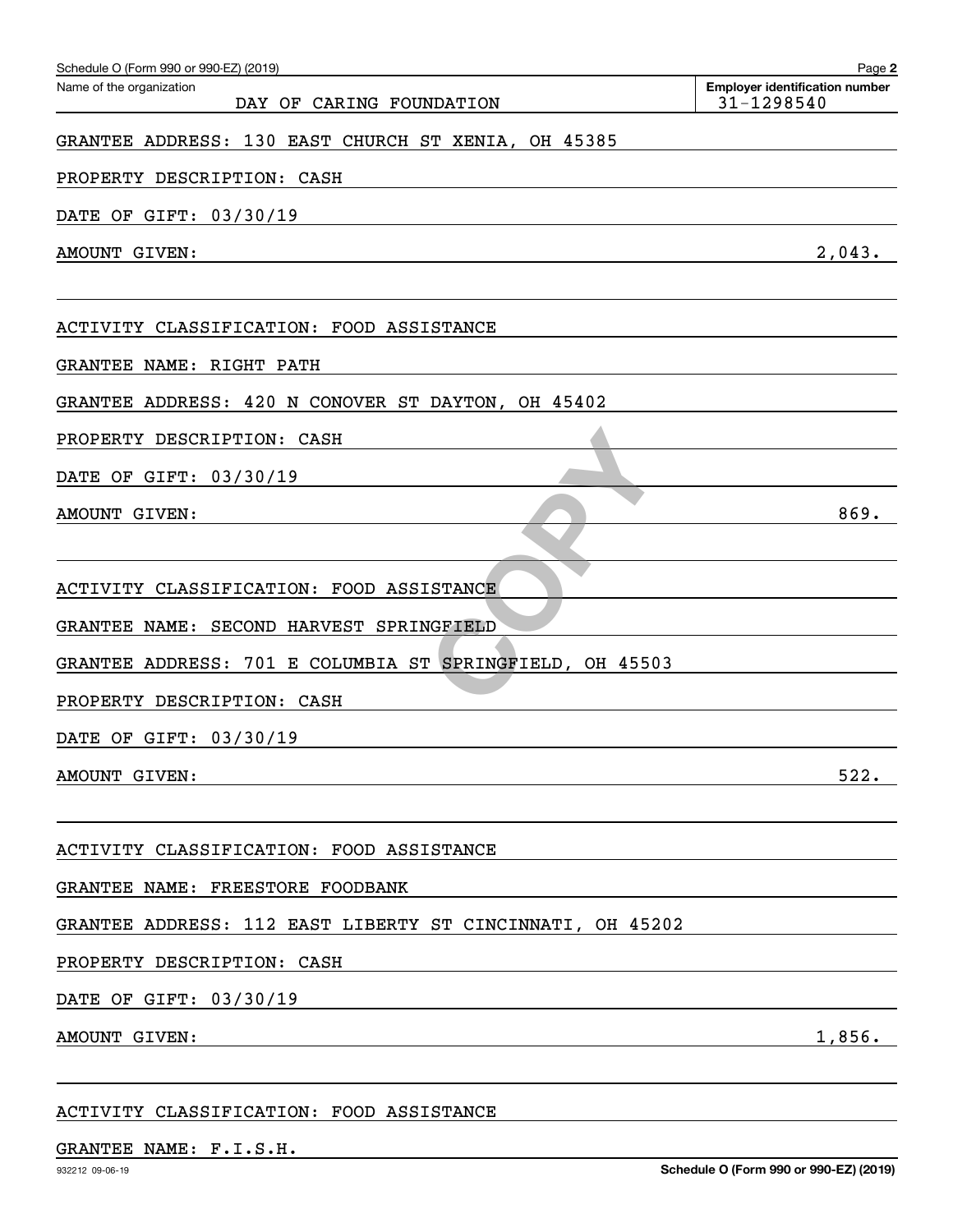| Schedule O (Form 990 or 990-EZ) (2019)<br>Name of the organization                                                                                  | Page 2<br><b>Employer identification number</b> |
|-----------------------------------------------------------------------------------------------------------------------------------------------------|-------------------------------------------------|
| DAY OF CARING FOUNDATION                                                                                                                            | 31-1298540                                      |
| GRANTEE ADDRESS: 5954 LONGFORD RD HUBER HEIGHTS, OH 45324                                                                                           |                                                 |
| PROPERTY DESCRIPTION: CASH                                                                                                                          |                                                 |
| DATE OF GIFT: 03/30/19                                                                                                                              |                                                 |
| AMOUNT GIVEN:                                                                                                                                       | 274.                                            |
|                                                                                                                                                     |                                                 |
| ACTIVITY CLASSIFICATION: FOOD ASSISTANCE                                                                                                            |                                                 |
| GRANTEE NAME: EMERGENCY HOUSING COALITION                                                                                                           |                                                 |
| GRANTEE ADDRESS: 907 W FIFTH ST DAYTON, OH 45402                                                                                                    |                                                 |
| PROPERTY DESCRIPTION: CASH                                                                                                                          |                                                 |
| DATE OF GIFT: 03/30/19                                                                                                                              |                                                 |
| AMOUNT GIVEN:                                                                                                                                       | 6,057.                                          |
|                                                                                                                                                     |                                                 |
| ACTIVITY CLASSIFICATION: FOOD ASSISTANCE                                                                                                            |                                                 |
| GRANTEE NAME: BRIDGES OF HOPE                                                                                                                       |                                                 |
| GRANTEE ADDRESS: 1087 W SECOND ST XENIA, OH 45385                                                                                                   |                                                 |
| PROPERTY DESCRIPTION: CASH                                                                                                                          |                                                 |
| DATE OF GIFT: 03/30/19                                                                                                                              |                                                 |
| AMOUNT GIVEN:                                                                                                                                       | 1,000.                                          |
|                                                                                                                                                     |                                                 |
| ACTIVITY CLASSIFICATION: FOOD ASSISTANCE                                                                                                            |                                                 |
| GRANTEE NAME: LEWISBURG AREA COUNCIL OF CHURCHES                                                                                                    |                                                 |
| GRANTEE ADDRESS: 112 SOUTH COMMERCE STREET LEWISBURG, OH 45338                                                                                      |                                                 |
| PROPERTY DESCRIPTION: CASH<br><u> 1989 - Johann Stoff, deutscher Stoffen und der Stoffen und der Stoffen und der Stoffen und der Stoffen und de</u> |                                                 |
| DATE OF GIFT: 03/30/19<br><u> 1989 - Johann Stein, mars an deus Amerikaansk kommunister (* 1958)</u>                                                |                                                 |
| AMOUNT GIVEN:<br><u> 1989 - Johann Stoff, deutscher Stoffen und der Stoffen und der Stoffen und der Stoffen und der Stoffen und der</u>             | 2,097.                                          |
|                                                                                                                                                     |                                                 |

## ACTIVITY CLASSIFICATION: FOOD ASSISTANCE

## GRANTEE NAME: ROSE AVENUE COMMUNITY CENTER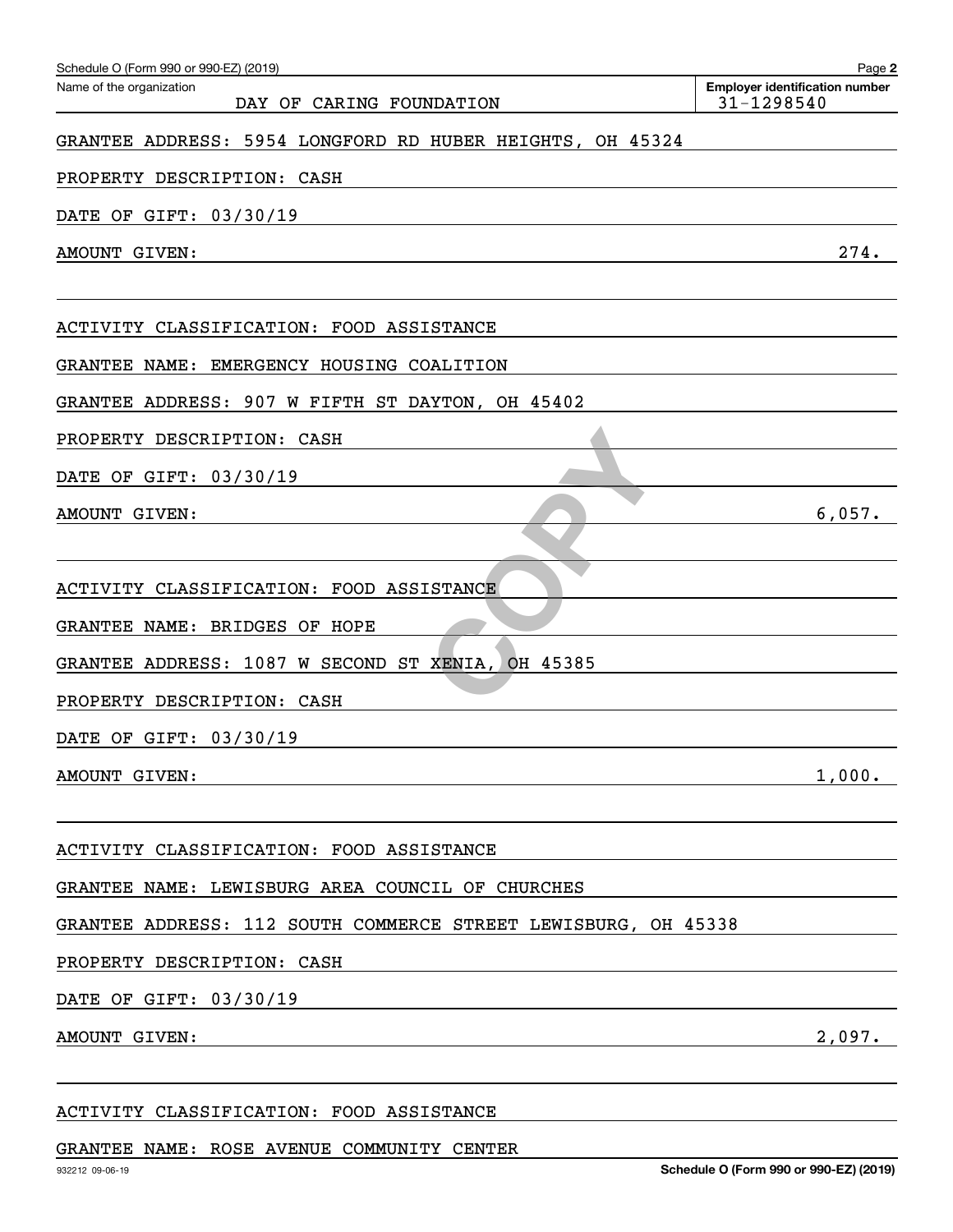| Schedule O (Form 990 or 990-EZ) (2019)<br>Name of the organization | Page 2<br><b>Employer identification number</b>  |
|--------------------------------------------------------------------|--------------------------------------------------|
| DAY OF CARING FOUNDATION                                           | 31-1298540                                       |
| GRANTEE ADDRESS: 412 ROSE AVE WASHINGTON COURTHOUSE, OH 43160      |                                                  |
| PROPERTY DESCRIPTION: CASH                                         |                                                  |
| DATE OF GIFT: 03/30/19                                             |                                                  |
| AMOUNT GIVEN:                                                      | 1,093.                                           |
| ACTIVITY CLASSIFICATION: FOOD ASSISTANCE                           |                                                  |
| GRANTEE NAME: WAYNESVILLE FOOD PANTRY                              |                                                  |
| GRANTEE ADDRESS: 107 S THIRD ST WAYNESVILLE, OH 45068              |                                                  |
| PROPERTY DESCRIPTION: CASH                                         |                                                  |
| DATE OF GIFT: 03/30/19                                             |                                                  |
| AMOUNT GIVEN:                                                      | 817.                                             |
| ACTIVITY CLASSIFICATION: FOOD ASSISTANCE                           |                                                  |
| GRANTEE NAME: FAMILY NEEDS                                         |                                                  |
| GRANTEE ADDRESS: 36 E GRAND AVE SPRINGFIELD, OH 45506              |                                                  |
| PROPERTY DESCRIPTION: CASH                                         |                                                  |
| DATE OF GIFT: 03/30/19                                             |                                                  |
| AMOUNT GIVEN:                                                      | 522.                                             |
| TOTAL INCLUDED ON FORM 990-EZ, LINE 10                             | 31,568.                                          |
| FORM 990-EZ, PART I, LINE 16, OTHER EXPENSES:                      |                                                  |
| DESCRIPTION OF OTHER EXPENSES:                                     | <b>AMOUNT:</b>                                   |
| OFFICE SUPPLIES                                                    | 415.                                             |
| <b>INSURANCE</b>                                                   | 1,313.                                           |
| MARKETING EXPENSES                                                 | 157.                                             |
| DUES AND LICENSES                                                  | 125.                                             |
| CONFERENCE, CONVENTION AND MEETINGS                                | 110.                                             |
| PANCAKE BRUNCH PROGRAM EXPENSES<br>932212 09-06-19                 | 8,628.<br>Schedule O (Form 990 or 990-EZ) (2019) |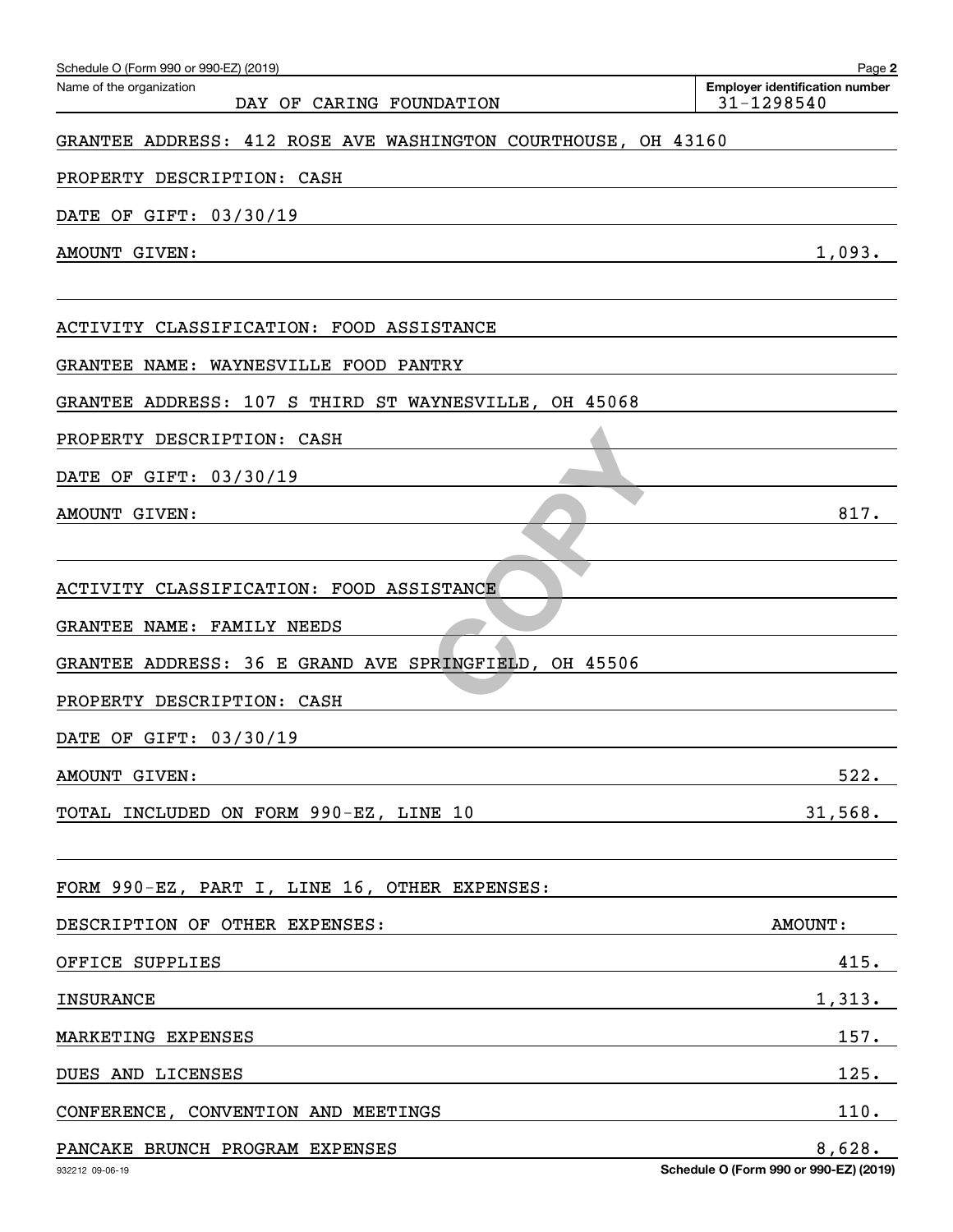| Schedule O (Form 990 or 990-EZ) (2019)                                    | Page 2                                              |
|---------------------------------------------------------------------------|-----------------------------------------------------|
| Name of the organization<br>DAY OF CARING FOUNDATION                      | <b>Employer identification number</b><br>31-1298540 |
| HYGIENE PROGRAM EXPENSES                                                  | 1,969.                                              |
| INVESTMENT EXPENSES                                                       | 397.                                                |
| TOTAL TO FORM 990-EZ, LINE 16                                             | 13, 114.                                            |
| FORM 990-EZ, PART I, LINE 20, CHANGES IN NET ASSETS:                      |                                                     |
| CHANGES IN NET ASSETS OR FUND BALANCES:                                   | <b>AMOUNT:</b>                                      |
| UNREALIZED GAIN ON INVESTMENTS                                            | 10,334.                                             |
| FORM 990-EZ, PART II, LINE 24, OTHER ASSETS:                              |                                                     |
| DESCRIPTION<br>BEG.<br>OF YEAR                                            | END OF YEAR                                         |
| CREDIT CARD OVERPAYMENT                                                   | 718.<br>0.                                          |
| FORM 990-EZ, PART II, LINE 26, OTHER LIABILITIES:                         |                                                     |
| DESCRIPTION<br>BEG. OF YEAR                                               | END OF YEAR                                         |
| CREDIT CARD                                                               | 113.<br>$0$ .                                       |
| FORM 990-EZ, PART III, PRIMARY EXEMPT PURPOSE - TO RAISE FUNDS FOR HUNGRY |                                                     |
| AND HOMELESS PEOPLE AND INCREASE THE AWARENESS OF VOLUNTEERISM.           |                                                     |
| FORM 990-EZ, PART III, LINE 28, PROGRAM SERVICE ACCOMPLISHMENTS:          |                                                     |
| ANNUAL DAY OF CARING PANCAKE AWARENESS BRUNCH COMMITTED TO                |                                                     |
| INCREASING PERSONAL AWARENESS AND PERSONAL INVOLVEMENT                    |                                                     |
| TOWARD CONFRONTING THE NATIONAL PLIGHT OF HUNGER AND                      |                                                     |
| HOMELESSNESS.                                                             |                                                     |
|                                                                           |                                                     |
| FORM 990-EZ, PART V, INFORMATION REGARDING PERSONAL BENEFIT CONTRACTS:    |                                                     |
| THE ORGANIZATION DID NOT, DURING THE YEAR, RECEIVE ANY FUNDS, DIRECTLY,   |                                                     |

OR INDIRECTLY, TO PAY PREMIUMS ON A PERSONAL BENEFIT CONTRACT.